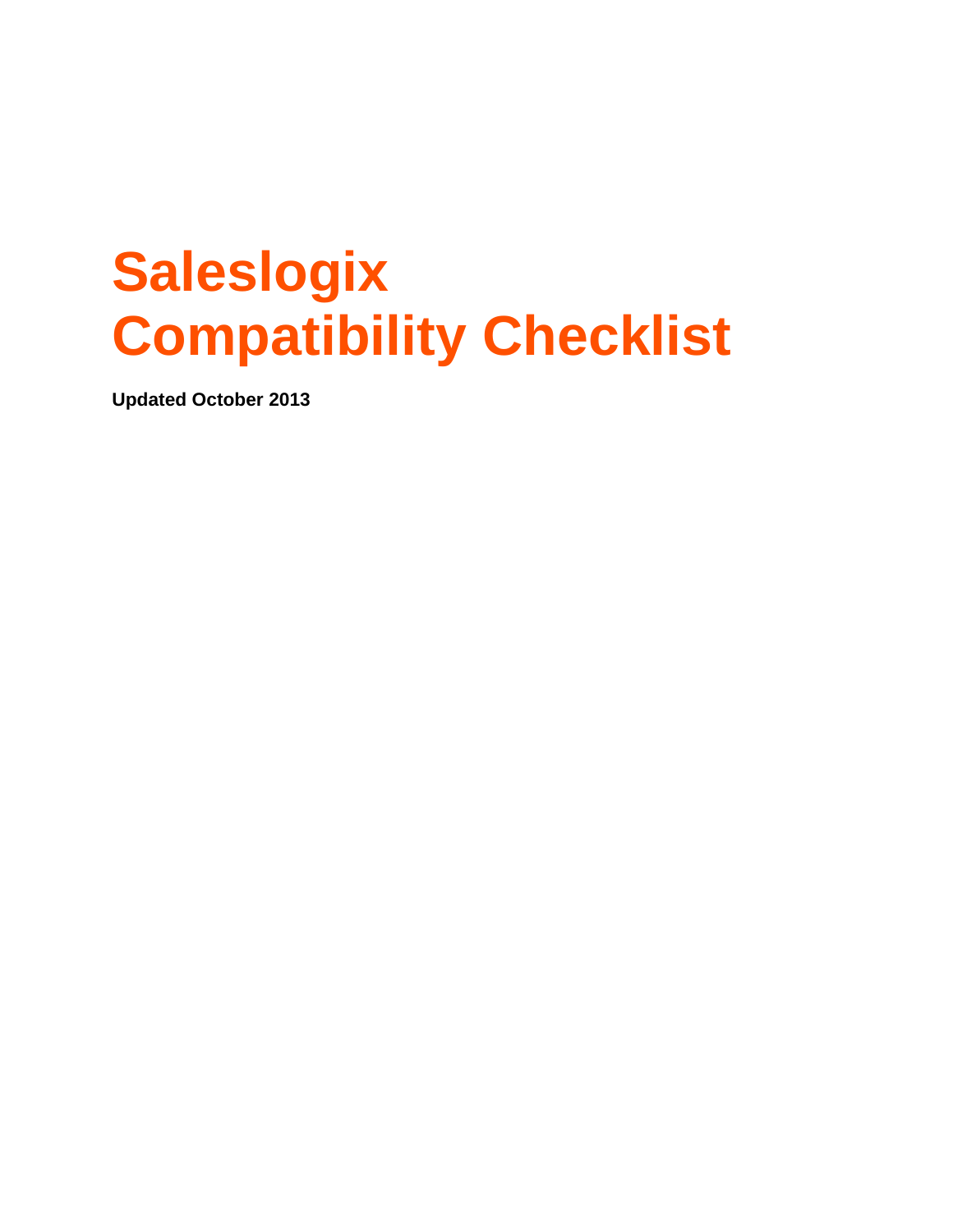## **Saleslogix Compatibility Checklist**

**Updated October 2013**

# **Contents**

### <span id="page-1-0"></span>**Key.**

The software requirements show all qualified software for use with versions of Saleslogix that have not reached end of life.

**Q** Component is tested and qualified for version. Troubleshooting assistance is available with Support plan.

**Note**: When a service pack number is listed instead of either "Q" or "S", the version is qualified to work on that service pack, unless a superscript number indicates otherwise.

- **S** Component is not tested for version. Troubleshooting assistance available with Support plan.
- **NC** Component is not compatible for version. Troubleshooting assistance is not available.

A blank, gray box indicates the version of the software was not available until after this version of Saleslogix was released $2$ .

### <span id="page-1-1"></span>**Saleslogix System Requirements**

| <b>Version</b>                                                                                                                                                                         | V7.5       | V7.5.1     | V7.5.2     | V7.5.3     | V7.5.4     | v8.0 <sup>5</sup> |  |  |
|----------------------------------------------------------------------------------------------------------------------------------------------------------------------------------------|------------|------------|------------|------------|------------|-------------------|--|--|
| <b>Windows Client</b>                                                                                                                                                                  |            |            |            |            |            |                   |  |  |
| Hardware <sup>1</sup>                                                                                                                                                                  |            |            |            |            |            |                   |  |  |
| Memory: minimum/recommended<br>(MB)                                                                                                                                                    | $256/512+$ | $256/512+$ | $256/512+$ | $256/512+$ | $256/512+$ | 2GB/4GB           |  |  |
| CPU/processor/<br>minimum/recommended (MHz)                                                                                                                                            | 800/1GHz+  | 800/1GHz+  | 800/1GHz+  | 800/1GHz+  | 800/1GHz+  | 2GHz/2.5<br>GHz+  |  |  |
| CPU cores                                                                                                                                                                              |            |            |            |            |            | 2/4               |  |  |
| Hard drive speed                                                                                                                                                                       | 7200RPM    | 7200RPM    | 7200RPM    | 7200RPM    | 7200RPM    | 7200RPM           |  |  |
| Free disk space for application files<br>(MB)                                                                                                                                          | $200+$     | $200+$     | $200+$     | $200+$     | $200+$     | 10 GB             |  |  |
| Remote Client requires minimum additional 250+ MB free disk space for database and sync files (Depends on subscription rules and<br>account ownership which increase size of database) |            |            |            |            |            |                   |  |  |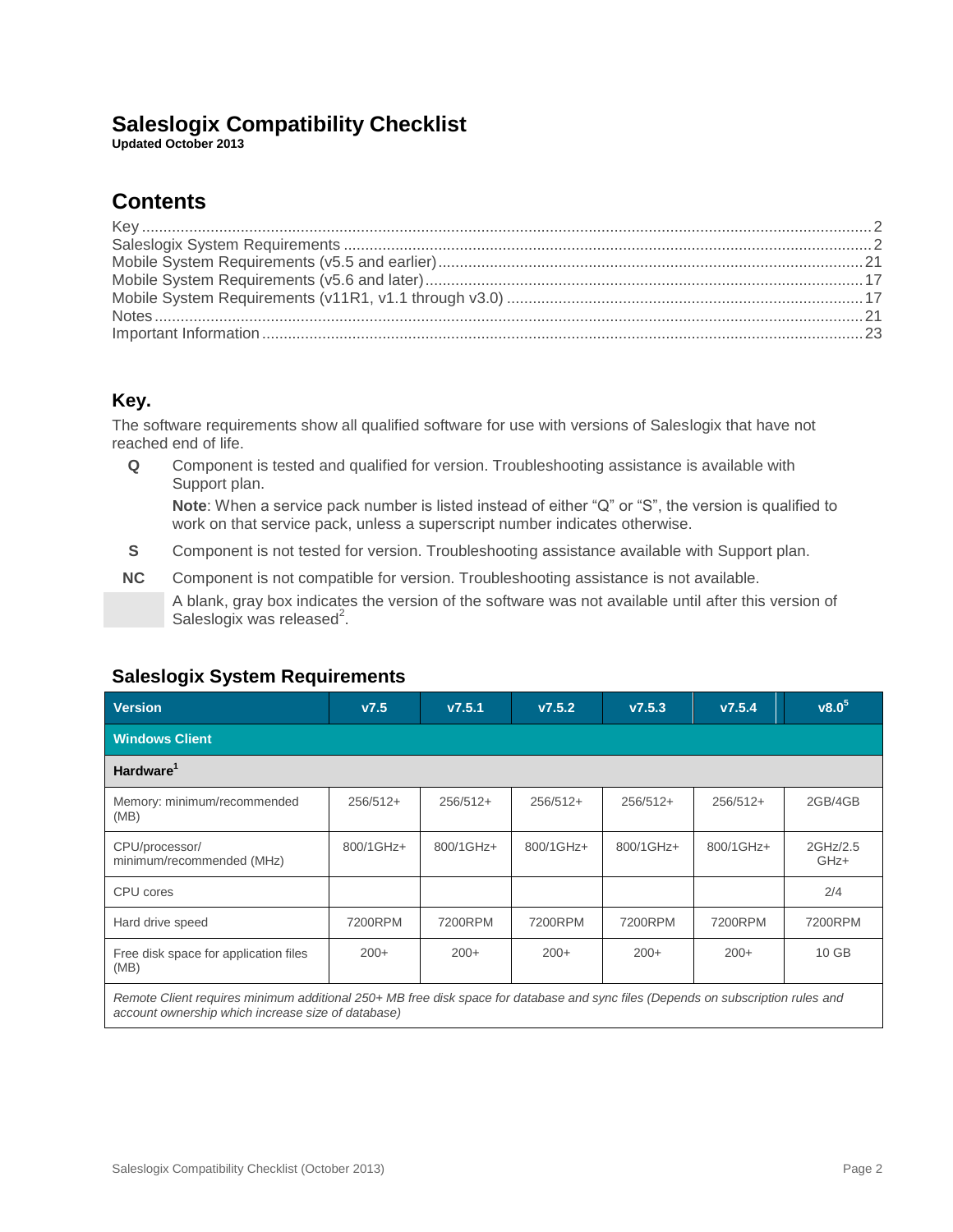| <b>Version</b>                                                               | V7.5            | V7.5.1          | V7.5.2          | V7.5.3                       | V7.5.4          | v8.0 <sup>5</sup>                           |  |  |
|------------------------------------------------------------------------------|-----------------|-----------------|-----------------|------------------------------|-----------------|---------------------------------------------|--|--|
| <b>Operating System</b>                                                      |                 |                 |                 |                              |                 |                                             |  |  |
| Microsoft Windows 8                                                          |                 |                 |                 |                              |                 | Q for SLX 8.0<br>plus updates <sup>24</sup> |  |  |
| Microsoft Windows 7 SP1                                                      |                 |                 |                 | S                            | Q               | Q                                           |  |  |
| Microsoft Windows 7                                                          |                 |                 | Q               | Q for SLX<br>$7.5.3.10^{15}$ | Q               | S                                           |  |  |
| Microsoft Windows Vista Business                                             | SP <sub>1</sub> | SP <sub>1</sub> | SP <sub>2</sub> | SP <sub>2</sub>              | SP <sub>2</sub> | SP <sub>2</sub>                             |  |  |
| Microsoft Windows XP Professional                                            | SP <sub>3</sub> | SP <sub>3</sub> | SP <sub>3</sub> | SP <sub>3</sub>              | SP <sub>3</sub> | SP <sub>3</sub>                             |  |  |
| Microsoft Windows 2000<br>Professional                                       | <b>NC</b>       | <b>NC</b>       | NC              | <b>NC</b>                    | <b>NC</b>       | NC                                          |  |  |
| MDAC 2.8                                                                     | Q               | Q               | Q               | Q                            | Q               | Q                                           |  |  |
| Citrix Presentation Server XenApp6 <sup>2</sup>                              |                 |                 | S               | S                            | S               | S                                           |  |  |
| Citrix Presentation Server XenApp5 <sup>2</sup>                              |                 |                 | $\mathbb S$     | S                            | S               | S                                           |  |  |
| <b>Citrix Presentation Server Feature</b><br>Release 4.5                     |                 | Q               | Q               | Q                            | Q               | Q                                           |  |  |
| <b>Citrix Presentation Server Feature</b><br>Release 4                       | $\mathsf Q$     | $\mathbb S$     | $\mathbb S$     | $\mathbb S$                  | S               | S                                           |  |  |
| <b>NET Framework.</b>                                                        |                 |                 |                 |                              |                 |                                             |  |  |
| Microsoft .NET Framework 4.0                                                 |                 |                 |                 |                              |                 | $Q^{16}$                                    |  |  |
| Microsoft .NET Framework 3.5.1                                               |                 |                 | Q               | Q                            | Q               | NC                                          |  |  |
| Microsoft .NET Framework 3.0<br>(Required if using Process<br>Orchestration) | Q               | Q               | S               | S                            | <b>NC</b>       | <b>NC</b>                                   |  |  |
| Microsoft .NET Framework 2.0                                                 | Q               | Q               | $\mathbb S$     | $\mathbb S$                  | <b>NC</b>       | <b>NC</b>                                   |  |  |
| Local Database (for Remote and Offline Clients only)                         |                 |                 |                 |                              |                 |                                             |  |  |
| Microsoft SQL Express 2012                                                   |                 |                 |                 |                              |                 | $Q^{20}$                                    |  |  |
| Microsoft SQL Express 2008 R2                                                |                 |                 |                 | $\mathsf Q$                  | SP <sub>1</sub> | SP <sub>1</sub>                             |  |  |
| Microsoft SQL Express 2008                                                   | Q               | Q               | SP <sub>1</sub> | SP <sub>1</sub>              | SP <sub>1</sub> | SP <sub>1</sub>                             |  |  |
| Microsoft SQL Express 2005                                                   | SP <sub>1</sub> | SP <sub>1</sub> | SP <sub>3</sub> | SP <sub>3</sub>              | SP4             | $SP4 - S$                                   |  |  |
| Microsoft SQL Server 2000                                                    | ${\sf NC}$      | NC              | $\sf NC$        | ${\sf NC}$                   | NC              | $\sf NC$                                    |  |  |
| Microsoft SQL Server 2000 Personal<br>Edition                                | ${\sf NC}$      | ${\sf NC}$      | $\sf NC$        | ${\sf NC}$                   | $NC$            | $\sf NC$                                    |  |  |
| <b>MSDE 2000</b>                                                             | ${\sf NC}$      | ${\sf NC}$      | $\sf NC$        | ${\sf NC}$                   | $NC$            | $\sf NC$                                    |  |  |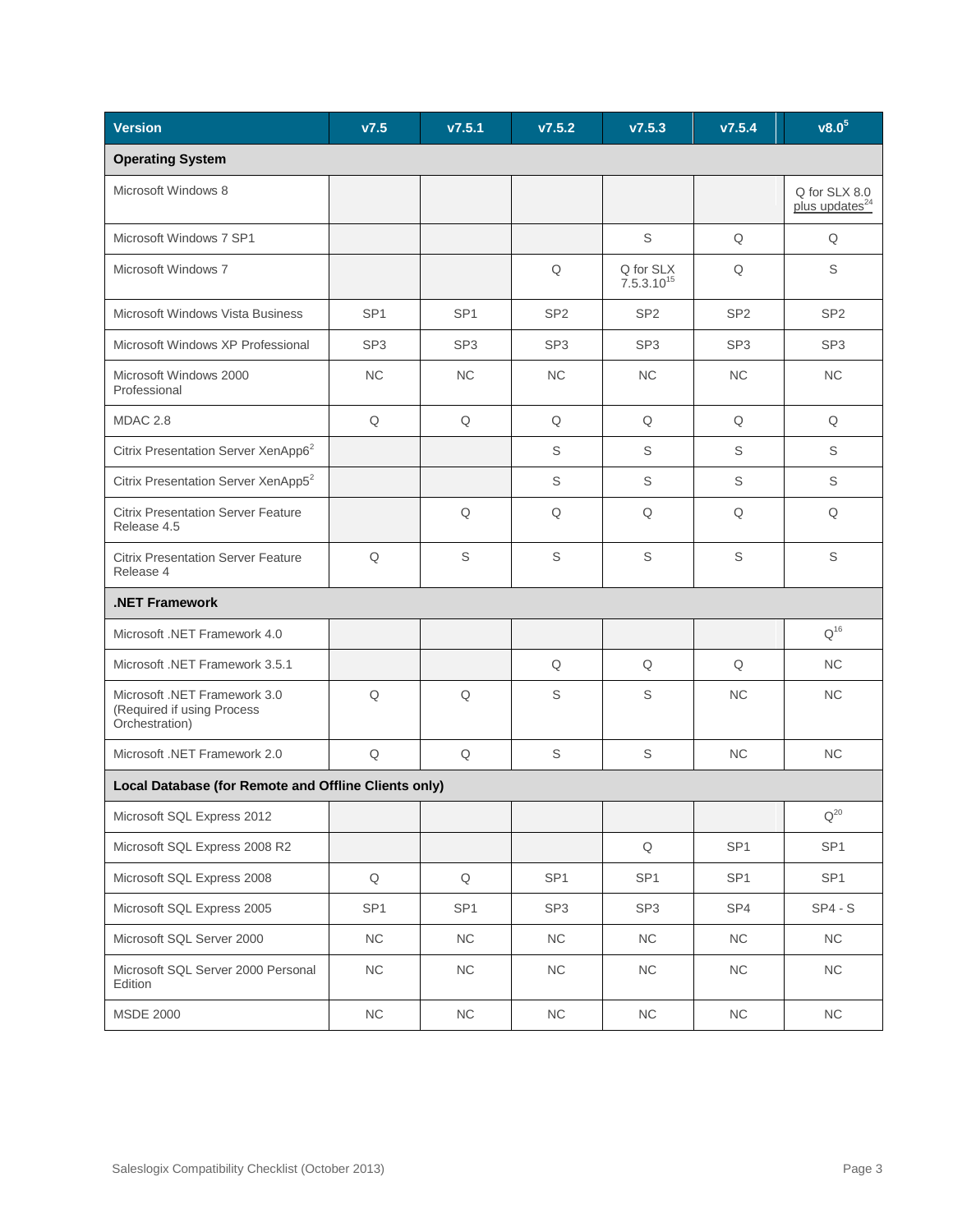| <b>Version</b>                                                                                                                              | V7.5                              | v7.5.1          | V7.5.2          | V7.5.3                            | V7.5.4                 | v8.0 <sup>5</sup>                           |
|---------------------------------------------------------------------------------------------------------------------------------------------|-----------------------------------|-----------------|-----------------|-----------------------------------|------------------------|---------------------------------------------|
| Word Processor (for Mail Merge features)                                                                                                    |                                   |                 |                 |                                   |                        |                                             |
| Microsoft Word 2013 (32-bit version<br>only)                                                                                                |                                   |                 |                 |                                   |                        | Q                                           |
| Microsoft Word 2010 (32-bit version<br>only)                                                                                                |                                   |                 |                 | Q                                 | $\mathsf Q$            | Q                                           |
| Microsoft Word 2007                                                                                                                         | Q                                 | Q               | SP <sub>1</sub> | SP <sub>1</sub>                   | SP <sub>2</sub>        | SP <sub>2</sub>                             |
| Microsoft Word 2003                                                                                                                         | SP <sub>2</sub>                   | SP <sub>2</sub> | SP <sub>3</sub> | SP <sub>3</sub>                   | SP <sub>3</sub>        | SP <sub>3</sub>                             |
| Microsoft Word XP                                                                                                                           | SP <sub>3</sub>                   | SP <sub>3</sub> | SP <sub>3</sub> | <b>NC</b>                         | NC                     | <b>NC</b>                                   |
| Microsoft Word 2000                                                                                                                         | <b>NC</b>                         | <b>NC</b>       | NC              | NC                                | NC                     | NC.                                         |
| <b>Email</b>                                                                                                                                |                                   |                 |                 |                                   |                        |                                             |
| Microsoft Outlook 2013 (32-bit<br>version only)                                                                                             |                                   |                 |                 |                                   |                        | $Q^{26}$                                    |
| Microsoft Outlook 2010 (Workgroup<br>or Corporate mode, not Internet-only<br>mode. 32-bit version only)                                     |                                   |                 |                 | Q                                 | Q                      | Q                                           |
| Microsoft Outlook 2007 (Workgroup<br>or Corporate mode, not Internet-only<br>mode)                                                          | $\mathsf Q$                       | Q               | Q               | Q                                 | SP <sub>2</sub>        | SP <sub>2</sub>                             |
| Microsoft Outlook 2003 (Workgroup<br>or Corporate mode, not Internet-only<br>mode; Word is not recommended as<br>email editor with Outlook) | SP <sub>2</sub>                   | SP <sub>2</sub> | SP <sub>2</sub> | SP <sub>2</sub>                   | $SP2 = Q$<br>$SP3 = S$ | $SP2 = Q$<br>$SP3 = S$                      |
| Microsoft Outlook XP (Workgroup or<br>Corporate mode, not Internet-only<br>mode)                                                            | SP <sub>3</sub>                   | SP <sub>3</sub> | SP <sub>3</sub> | NC                                | <b>NC</b>              | $NC$                                        |
| Microsoft Outlook 2000                                                                                                                      | <b>NC</b>                         | <b>NC</b>       | <b>NC</b>       | <b>NC</b>                         | <b>NC</b>              | NC.                                         |
| Saleslogix Mail Client (Supports<br>Internet mail, Lotus Notes R5 in<br>Office mode                                                         | S                                 | S               | $\mathbb S$     | S                                 | S                      | S                                           |
| <b>Reporting</b>                                                                                                                            |                                   |                 |                 |                                   |                        |                                             |
| <b>Crystal Reports Professional</b>                                                                                                         | XI R <sub>2</sub> SP <sub>3</sub> | XI R2 SP3       | XI R2 SP3       | XI R <sub>2</sub> SP <sub>3</sub> | XI R2 SP4              | XI R2 SP4 <sup>22</sup>                     |
| Fax                                                                                                                                         |                                   |                 |                 |                                   |                        |                                             |
| Microsoft Fax Service                                                                                                                       | $\mathsf Q$                       | $\mathsf Q$     | $\mathsf Q$     | $\mathsf Q$                       | $\mathsf Q$            | $\mathsf Q$                                 |
| <b>Browser</b>                                                                                                                              |                                   |                 |                 |                                   |                        |                                             |
| Firefox $17^{25}$                                                                                                                           |                                   |                 |                 |                                   |                        | Q                                           |
| Firefox 10.x                                                                                                                                |                                   |                 |                 |                                   |                        | Q                                           |
| Firefox $3.x^3$                                                                                                                             |                                   | Q               | Q               | Q                                 | Q                      | NC                                          |
| Microsoft Internet Explorer 10 (32 bit<br>only)                                                                                             |                                   |                 |                 |                                   |                        | Q for SLX 8.0<br>plus updates <sup>24</sup> |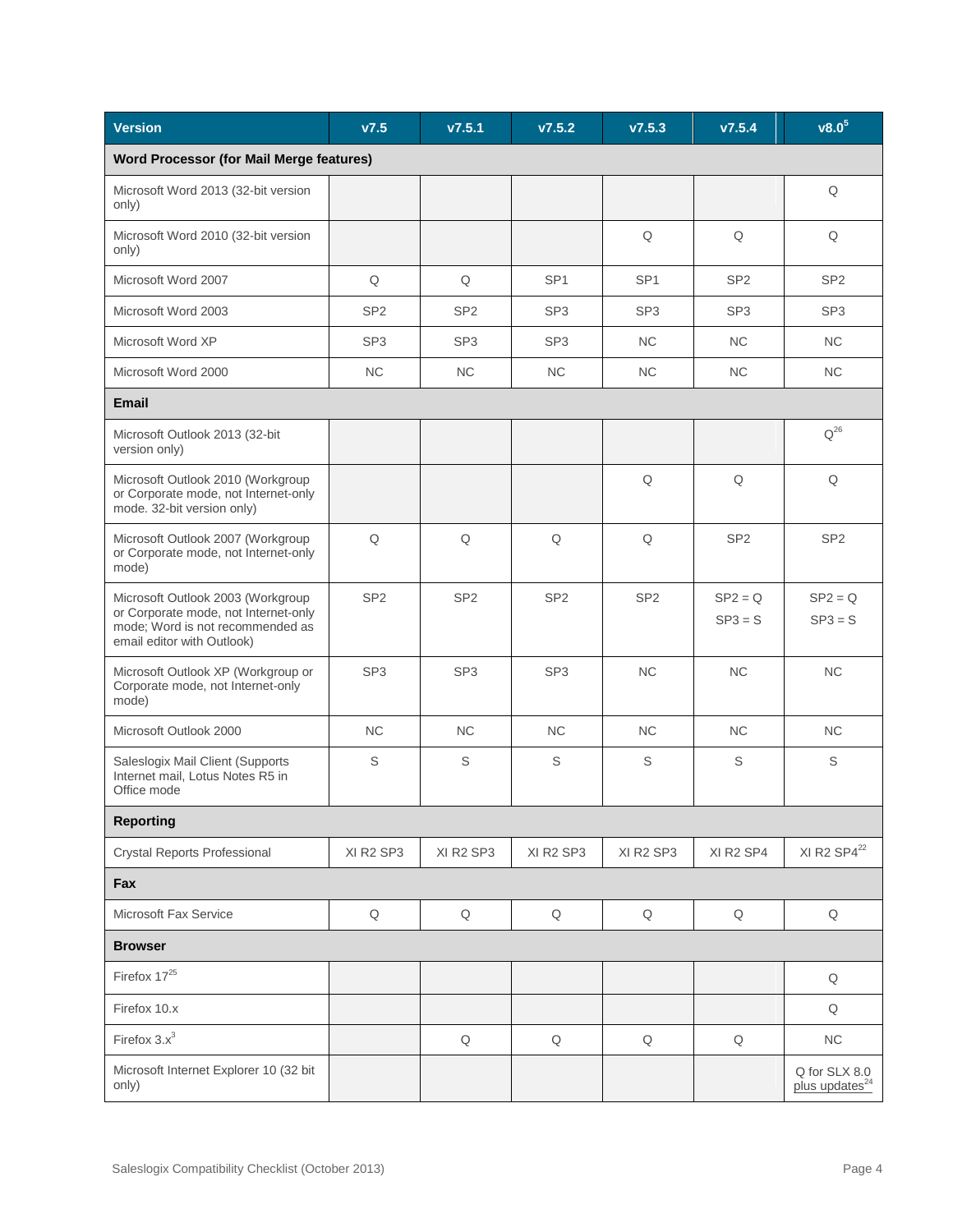| <b>Version</b>                                   | V7.5 | V7.5.1          | V7.5.2          | V7.5.3    | V7.5.4   | $v8.0^5$  |
|--------------------------------------------------|------|-----------------|-----------------|-----------|----------|-----------|
| Microsoft Internet Explorer 9.x (32 bit<br>only) |      |                 |                 |           |          |           |
| Microsoft Internet Explorer 8.x <sup>4</sup>     |      |                 |                 |           | Q        | S         |
| Microsoft Internet Explorer 7.x                  |      | Q               |                 | Q         | $\Omega$ | NC.       |
| Microsoft Internet Explorer 6.0.x                |      | SP <sub>1</sub> | SP <sub>1</sub> | NC.       | NC.      | NC.       |
| Microsoft Internet Explorer 5.5                  | S    | S               | S               | <b>NC</b> | NC.      | <b>NC</b> |

 For optimum performance use the latest qualified browser for your version of Saleslogix. For example, for v8.0 use IE 10 or Firefox 10.

• Firefox 17 does not support Desktop Integration.

• Saleslogix has not been qualified on any 64-bit versions of browsers.

 Accounting Integrations with Sage ERP X3 are not compatible with Firefox. Use a supported version of Microsoft Internet Explorer.

### **Web Client**

#### **Hardware<sup>1</sup>**

| Memory: minimum /recommended<br>(MB)                   | $256/512+$      | $256/512+$      | $256/512+$ | $256/512+$ | $256/512+$ | 2GB/4GB                                     |
|--------------------------------------------------------|-----------------|-----------------|------------|------------|------------|---------------------------------------------|
| CPU/processor: minimum<br>/recommended processor (GHz) | 800/1GHz+       | 800/1GHz+       | 800/1GHz+  | 800/1GHz+  | 800/1GHz+  | 2GHz /2.5<br>GHz                            |
| CPU cores: minimum/recommended                         |                 |                 |            |            |            | 2/4                                         |
| Hard drive speed                                       | 7200RPM         | 7200RPM         | 7200RPM    | 7200RPM    | 7200RPM    | 7200RPM                                     |
| Free disk space for application files<br>(MB)          | $200+$          | $200+$          | $200+$     | $200+$     | $200+$     | 1GB                                         |
| <b>Browser</b>                                         |                 |                 |            |            |            |                                             |
| Firefox 17                                             |                 |                 |            |            |            | $Q^{25}$                                    |
| Firefox 10.x                                           |                 |                 |            |            |            | Q                                           |
| Firefox $3.x^3$                                        |                 | Q               | Q          | Q          | Q          | <b>NC</b>                                   |
| Microsoft Internet Explorer 10 (32 bit<br>only)        |                 |                 |            |            |            | Q for SLX 8.0<br>plus updates <sup>24</sup> |
| Microsoft Internet Explorer 9.x (32 bit<br>only)       |                 |                 |            |            |            | Q                                           |
| Microsoft Internet Explorer 8.x <sup>4</sup>           |                 |                 | Q          | Q          | Q          | Q                                           |
| Microsoft Internet Explorer 7.x                        | Q               | Q               | Q          | Q          | Q          | <b>NC</b>                                   |
| Microsoft Internet Explorer 6.0.x                      | SP <sub>1</sub> | SP <sub>1</sub> | <b>NC</b>  | <b>NC</b>  | <b>NC</b>  | <b>NC</b>                                   |
| Microsoft Internet Explorer 5.5                        | S               | S               | S          | <b>NC</b>  | <b>NC</b>  | <b>NC</b>                                   |

 For optimum performance use the latest qualified browser for your version of Saleslogix. For example, for v8.0 use IE 10 or Firefox 10.

• Firefox 17 does not support Desktop Integration.

• Saleslogix has not been qualified on any 64-bit versions of browsers.

Accounting Integrations with Sage ERP X3 are not compatible with Firefox. Use a supported version of Microsoft Internet Explorer.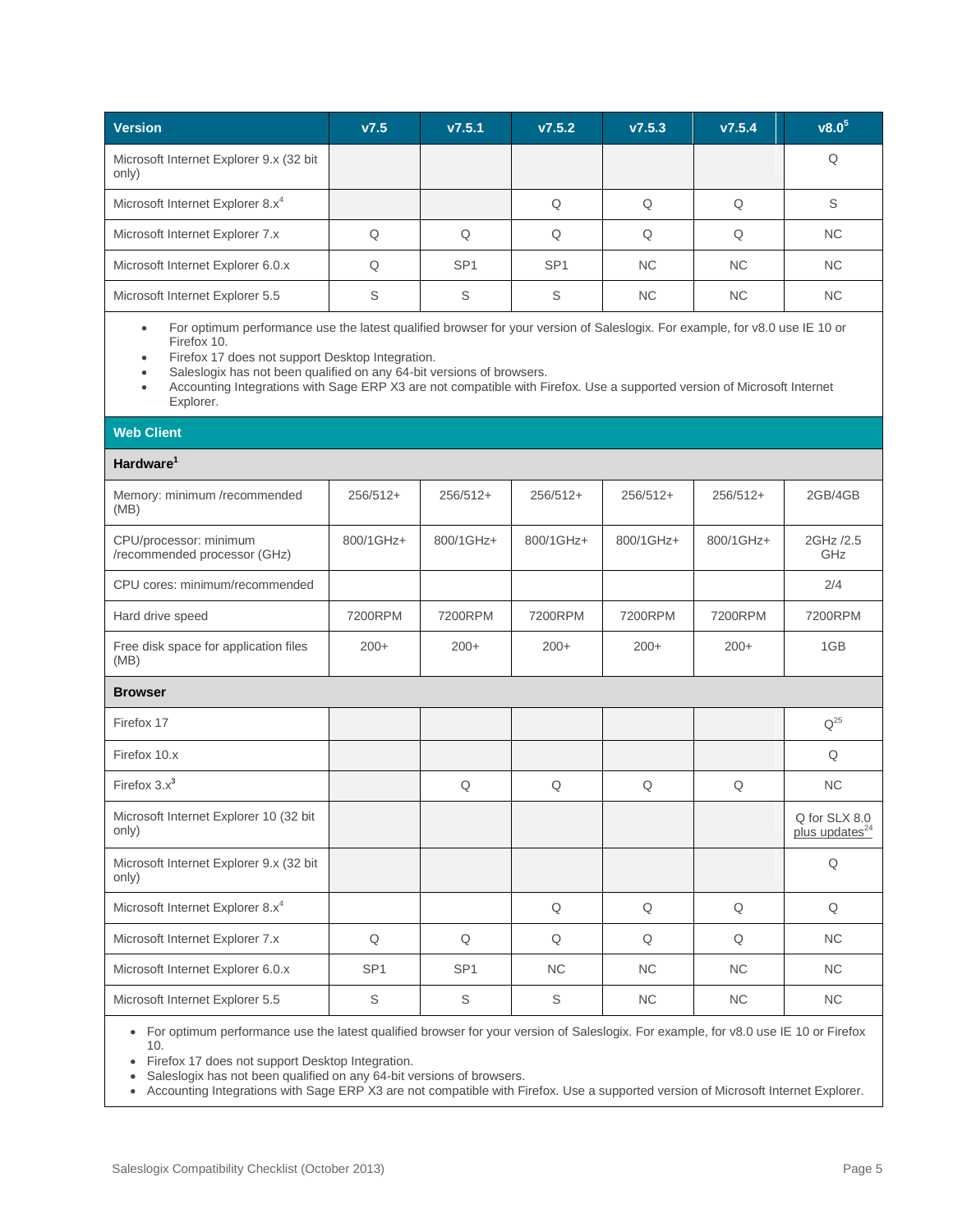| <b>Version</b>                                                                                                                              | V7.5            | V7.5.1          | V7.5.2          | V7.5.3          | V7.5.4                 | v8.0 <sup>5</sup>      |  |  |
|---------------------------------------------------------------------------------------------------------------------------------------------|-----------------|-----------------|-----------------|-----------------|------------------------|------------------------|--|--|
| <b>Internet Connection</b>                                                                                                                  |                 |                 |                 |                 |                        |                        |  |  |
| Requires Internet connection (DSL, broadband, or network connection recommended)                                                            |                 |                 |                 |                 |                        |                        |  |  |
| <b>Word Processor (for Mail Merge features)</b>                                                                                             |                 |                 |                 |                 |                        |                        |  |  |
| Microsoft Word 2013 (32-bit version<br>only)                                                                                                |                 |                 |                 |                 |                        | Q                      |  |  |
| Microsoft Word 2010 (supports 32-bit<br>version only)                                                                                       |                 |                 |                 | Q               | Q                      | Q                      |  |  |
| Microsoft Word 2007                                                                                                                         | Q               | Q               | SP <sub>1</sub> | SP <sub>1</sub> | SP <sub>2</sub>        | SP <sub>2</sub>        |  |  |
| Microsoft Word 2003                                                                                                                         | SP <sub>2</sub> | SP <sub>2</sub> | SP <sub>3</sub> | SP <sub>3</sub> | SP <sub>3</sub>        | SP <sub>3</sub>        |  |  |
| Microsoft Word XP                                                                                                                           | SP <sub>3</sub> | SP <sub>3</sub> | SP <sub>3</sub> | <b>NC</b>       | <b>NC</b>              | <b>NC</b>              |  |  |
| Microsoft Word 2000                                                                                                                         | <b>NC</b>       | <b>NC</b>       | <b>NC</b>       | <b>NC</b>       | <b>NC</b>              | <b>NC</b>              |  |  |
| Email                                                                                                                                       |                 |                 |                 |                 |                        |                        |  |  |
| Microsoft Outlook 2013 (32-bit<br>version only)                                                                                             |                 |                 |                 |                 |                        | Q                      |  |  |
| Microsoft Outlook 2010 (Workgroup<br>or Corporate mode, not Internet-only<br>mode. 32-bit version only)                                     |                 |                 |                 | Q               | Q                      | Q                      |  |  |
| Microsoft Outlook 2007 (Workgroup<br>or Corporate mode, not Internet-only<br>mode)                                                          | Q               | Q               | Q               | Q               | SP <sub>2</sub>        | SP <sub>2</sub>        |  |  |
| Microsoft Outlook 2003 (Workgroup<br>or Corporate mode, not Internet-only<br>mode; Word is not recommended as<br>email editor with Outlook) | SP <sub>2</sub> | SP <sub>2</sub> | SP <sub>2</sub> | SP <sub>2</sub> | $SP2 = Q$<br>$SP3 = S$ | $SP2 = Q$<br>$SP3 = S$ |  |  |
| Microsoft Outlook XP (Workgroup or<br>Corporate mode, not Internet-only<br>mode)                                                            | SP <sub>3</sub> | SP <sub>3</sub> | SP <sub>3</sub> | <b>NC</b>       | <b>NC</b>              | <b>NC</b>              |  |  |
| Microsoft Outlook 2000                                                                                                                      | NC              | <b>NC</b>       | <b>NC</b>       | <b>NC</b>       | <b>NC</b>              | NC                     |  |  |
| <b>Offline (Disconnected) Web Client</b>                                                                                                    |                 |                 |                 |                 |                        |                        |  |  |
| Hardware <sup>1</sup>                                                                                                                       |                 |                 |                 |                 |                        |                        |  |  |
| Memory: minimum/recommended                                                                                                                 | 4GB             | 4GB             | 4GB             | 4GB             | 4GB                    | 4GB/8GB                |  |  |
| CPU/processor:<br>minimum/recommended                                                                                                       | 2.5GHz          | 2.5GHz          | 2.5GHz          | 2.5GHz          | 2.5GHz\, 2.9<br>GHz    | 2.5GHz\, 2.9<br>GHz    |  |  |
| Cores                                                                                                                                       | 2/4             | 2/4             | 2/4             | 2/4             | 2/4                    | 4/4                    |  |  |
| Hard drive speed                                                                                                                            | 7200RPM         | 7200RPM         | 7200RPM         | 7200RPM         | 7200RPM/<br>SSD        | 7200RPM/<br>SSD        |  |  |
| Free disk space for application files<br>(MB)                                                                                               |                 |                 |                 |                 |                        | 10GB                   |  |  |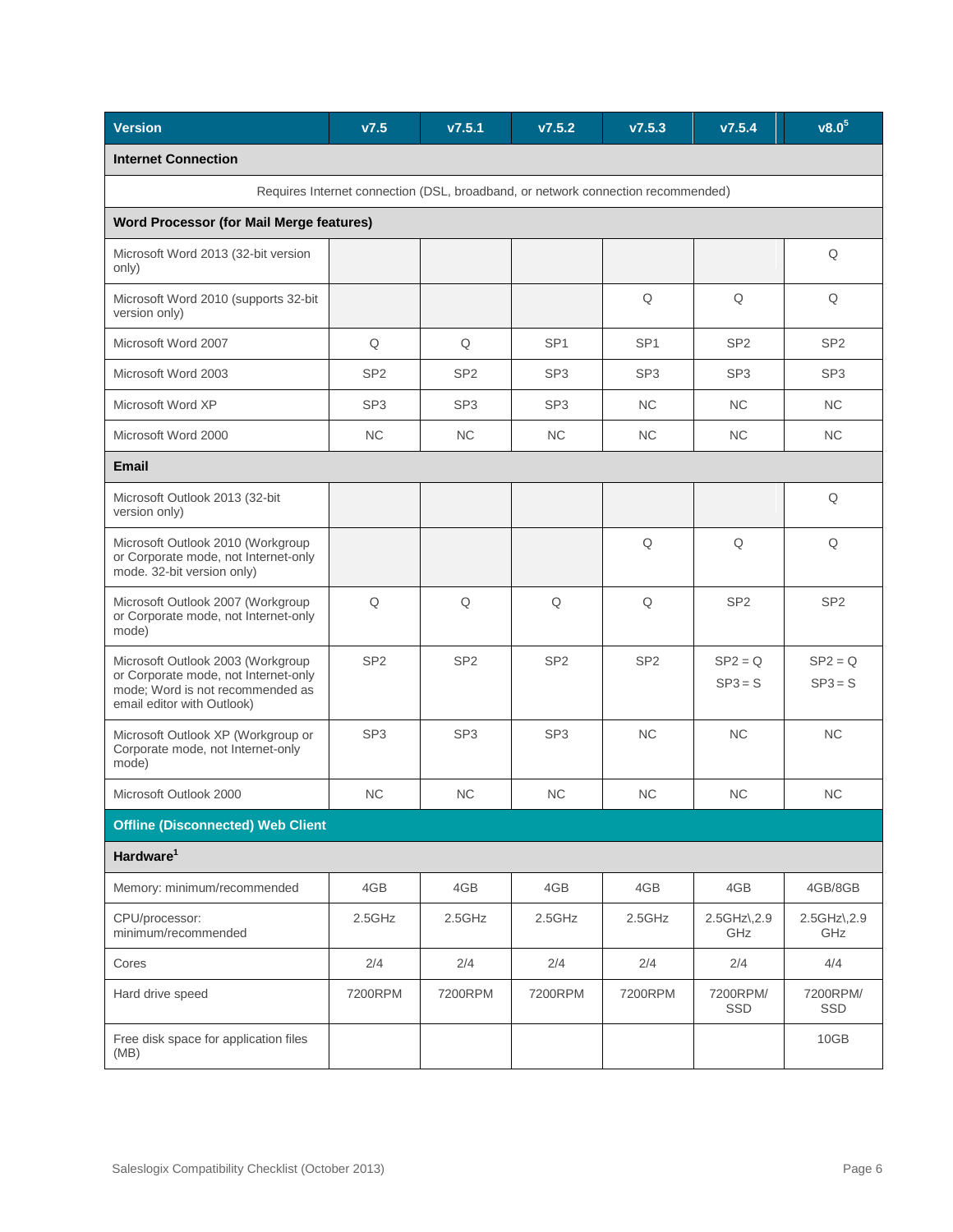| <b>Version</b>                                   | V7.5            | v7.5.1          | V7.5.2          | V7.5.3                | V7.5.4          | $v8.0^5$                                    |
|--------------------------------------------------|-----------------|-----------------|-----------------|-----------------------|-----------------|---------------------------------------------|
| <b>Operating System</b>                          |                 |                 |                 |                       |                 |                                             |
| Microsoft Windows 8                              |                 |                 |                 |                       |                 | Q for SLX 8.0<br>plus updates <sup>24</sup> |
| Microsoft Windows 7 SP1                          |                 |                 |                 |                       | Q               | Q                                           |
| Microsoft Windows 7                              |                 |                 | Q               | Q for SLX<br>7.5.3.10 | Q               | Q                                           |
| Microsoft Windows Vista Business                 | SP <sub>1</sub> | SP <sub>1</sub> | SP <sub>2</sub> | SP <sub>2</sub>       | SP <sub>2</sub> | SP <sub>2</sub>                             |
| Microsoft Windows XP Professional                | SP <sub>3</sub> | SP <sub>3</sub> | SP <sub>3</sub> | SP <sub>3</sub>       | SP <sub>3</sub> | SP <sub>3</sub>                             |
| MDAC 2.8                                         | Q               | Q               | Q               | $\hbox{\large \bf Q}$ | $\mathsf Q$     | Q                                           |
| <b>Local Database</b>                            |                 |                 |                 |                       |                 |                                             |
| Microsoft SQL Express 2012                       |                 |                 |                 |                       |                 | $Q^{20}$                                    |
| Microsoft SQL Express 2008 R2                    |                 |                 |                 | Q                     | Q               | Q                                           |
| Microsoft SQL Express 2008                       | Q               | Q               | SP <sub>1</sub> | SP <sub>1</sub>       | SP <sub>1</sub> | SP <sub>1</sub>                             |
| Microsoft SQL Express 2005                       | SP <sub>1</sub> | SP <sub>1</sub> | SP <sub>3</sub> | SP <sub>3</sub>       | SP4             | $SP4 - S$                                   |
| <b>Browser</b>                                   |                 |                 |                 |                       |                 |                                             |
| Firefox 17                                       |                 |                 |                 |                       |                 | $Q^{25}$                                    |
| Firefox 10.x                                     |                 |                 |                 |                       |                 | Q                                           |
| Firefox $3.x^3$                                  |                 | Q               | Q               | Q                     | Q               | NC                                          |
| Microsoft Internet Explorer 10 (32 bit<br>only)  |                 |                 |                 |                       |                 | Q for SLX 8.0<br>plus updates <sup>24</sup> |
| Microsoft Internet Explorer 9.x (32 bit<br>only) |                 |                 |                 |                       |                 | Q                                           |
| Microsoft Internet Explorer 8.x <sup>4</sup>     |                 |                 | Q               | Q                     | Q               | Q                                           |
| Microsoft Internet Explorer 7.x                  | $\mathsf Q$     | Q               | Q               | Q                     | Q               | <b>NC</b>                                   |
| Microsoft Internet Explorer 6.0.x                | Q               | SP <sub>1</sub> | SP <sub>1</sub> | <b>NC</b>             | NC              | <b>NC</b>                                   |
| Microsoft Internet Explorer 5.5                  | S               | S               | S               | <b>NC</b>             | <b>NC</b>       | <b>NC</b>                                   |

 For optimum performance use the latest qualified browser for your version of Saleslogix. For example, for v8.0 use IE 10 or Firefox 10.

• Firefox 17 does not support Desktop Integration.

• Saleslogix has not been qualified on any 64-bit versions of browsers.

Accounting Integrations with Sage ERP X3 are not compatible with Firefox. Use a supported version of Microsoft Internet Explorer.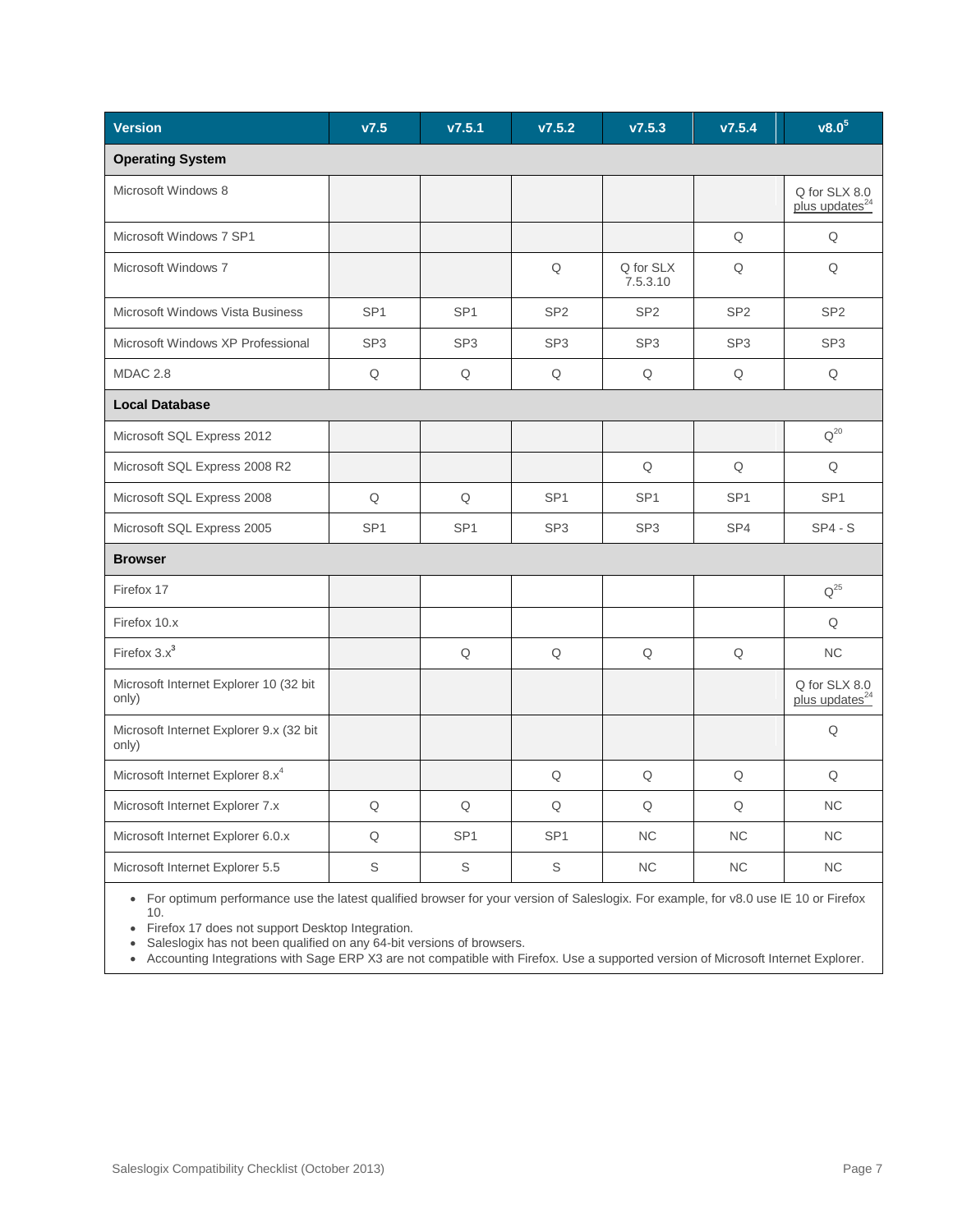| <b>Version</b>                                                                                                                              | V7.5            | v7.5.1          | V7.5.2          | V7.5.3          | V7.5.4                 | v8.0 <sup>5</sup>      |  |  |
|---------------------------------------------------------------------------------------------------------------------------------------------|-----------------|-----------------|-----------------|-----------------|------------------------|------------------------|--|--|
| Word Processor (for Mail Merge features)                                                                                                    |                 |                 |                 |                 |                        |                        |  |  |
| Microsoft Word 2013 (32-bit version<br>only)                                                                                                |                 |                 |                 |                 |                        | Q                      |  |  |
| Microsoft Word 2010 (32-bit version<br>only)                                                                                                |                 |                 |                 | Q               | Q                      | Q                      |  |  |
| Microsoft Word 2007                                                                                                                         | $\mathsf Q$     | Q               | SP <sub>1</sub> | SP <sub>1</sub> | SP <sub>2</sub>        | SP <sub>2</sub>        |  |  |
| Microsoft Word 2003                                                                                                                         | SP <sub>2</sub> | SP <sub>2</sub> | SP <sub>3</sub> | SP <sub>3</sub> | SP <sub>3</sub>        | SP <sub>3</sub>        |  |  |
| Microsoft Word XP                                                                                                                           | SP <sub>3</sub> | SP <sub>3</sub> | SP <sub>3</sub> | <b>NC</b>       | <b>NC</b>              | <b>NC</b>              |  |  |
| Microsoft Word 2000                                                                                                                         | <b>NC</b>       | <b>NC</b>       | $\rm NC$        | NC              | NC                     | NC                     |  |  |
| Email                                                                                                                                       |                 |                 |                 |                 |                        |                        |  |  |
| Microsoft Outlook 2013 (32-bit<br>version only)                                                                                             |                 |                 |                 |                 |                        | Q                      |  |  |
| Microsoft Outlook 2010 (Workgroup<br>or Corporate mode, not Internet-only<br>mode. 32-bit version only)                                     |                 |                 |                 | Q               | Q                      | Q                      |  |  |
| Microsoft Outlook 2007 (Workgroup<br>or Corporate mode, not Internet-only<br>mode)                                                          | Q               | Q               | Q               | Q               | SP <sub>2</sub>        | SP <sub>2</sub>        |  |  |
| Microsoft Outlook 2003 (Workgroup<br>or Corporate mode, not Internet-only<br>mode; Word is not recommended as<br>email editor with Outlook) | SP <sub>2</sub> | SP <sub>2</sub> | SP <sub>2</sub> | SP <sub>2</sub> | $SP2 = Q$<br>$SP3 = S$ | $SP2 = Q$<br>$SP3 = S$ |  |  |
| Microsoft Outlook XP (Workgroup or<br>Corporate mode, not Internet-only<br>mode)                                                            | SP <sub>3</sub> | SP <sub>3</sub> | SP <sub>3</sub> | NC              | <b>NC</b>              | NC                     |  |  |
| Microsoft Outlook 2000                                                                                                                      | <b>NC</b>       | <b>NC</b>       | <b>NC</b>       | <b>NC</b>       | <b>NC</b>              | <b>NC</b>              |  |  |
| .NET Framework                                                                                                                              |                 |                 |                 |                 |                        |                        |  |  |
| Microsoft .NET Framework 4.0                                                                                                                |                 |                 |                 |                 |                        | $Q^{16}$               |  |  |
| Microsoft .NET Framework 3.5.1                                                                                                              |                 |                 | Q               | Q               | Q                      | NC                     |  |  |
| Microsoft .NET Framework 3.0<br>(Required if using Process<br>Orchestration)                                                                | $\mathsf Q$     | $\mathsf Q$     | $\mathsf S$     | S               | NC                     | NC                     |  |  |
| Microsoft .NET Framework 2.0                                                                                                                | Q               | $\mathsf Q$     | $\mathbb S$     | S               | NC                     | NC                     |  |  |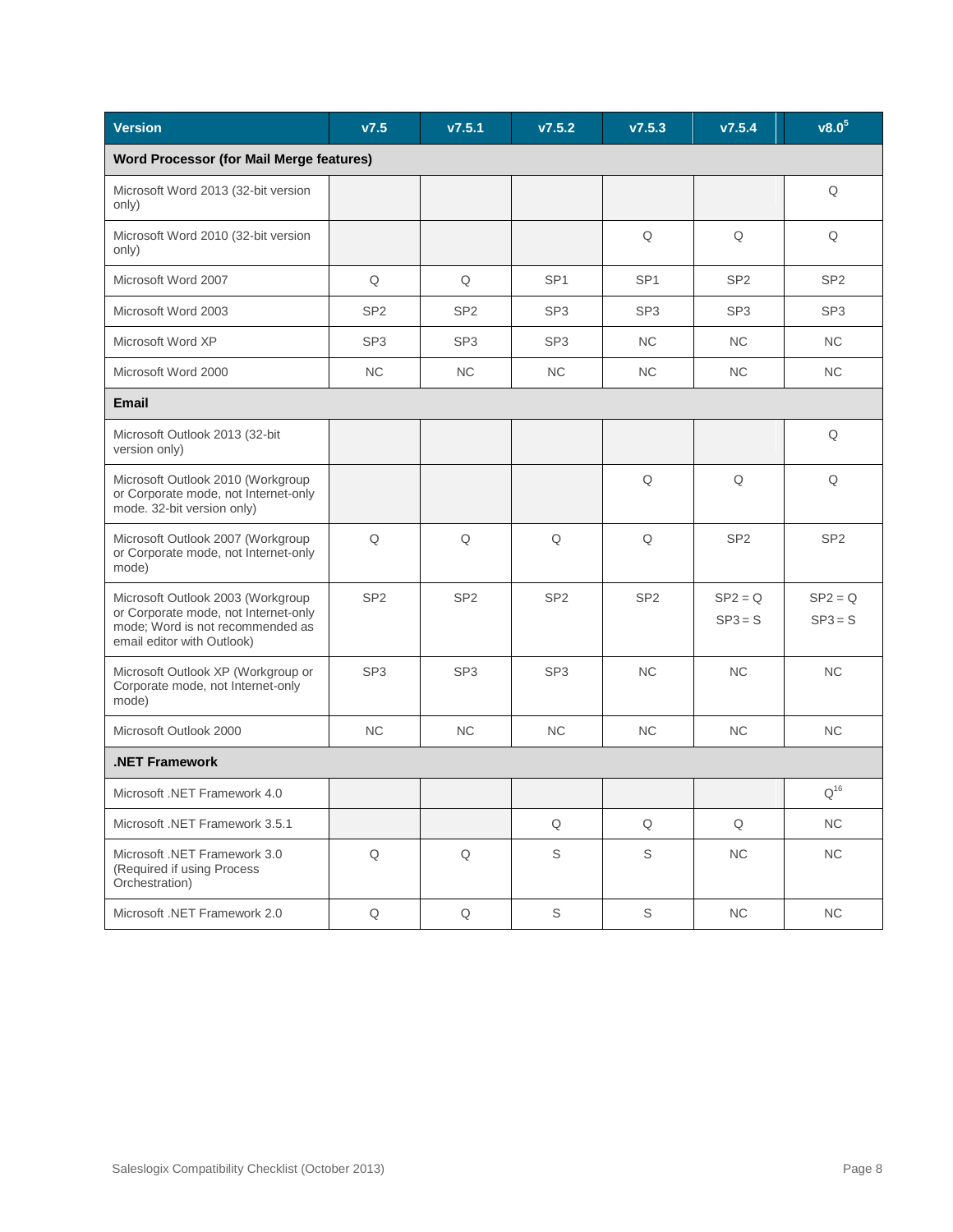| <b>Version</b>                                                                   | V7.5            | V7.5.1          | V7.5.2          | V7.5.3          | V7.5.4          | v8.0 <sup>5</sup>                           |  |  |
|----------------------------------------------------------------------------------|-----------------|-----------------|-----------------|-----------------|-----------------|---------------------------------------------|--|--|
| <b>Administrative Workstation</b>                                                |                 |                 |                 |                 |                 |                                             |  |  |
| Hardware <sup>1</sup>                                                            |                 |                 |                 |                 |                 |                                             |  |  |
| Memory: minimum/recommended<br>memory (MB)                                       | $512/1G+$       | $512/1G+$       | $512/1G+$       | $512/1G+$       | $512/1G+$       | 2GB/4GB                                     |  |  |
| CPU/processor:<br>minimum/recommended                                            | 800/1GHz+       | 800/1GHz+       | 800/1GHz+       | 800/1GHz+       | 800/1GHz+       | 2GHz/ 2.5GHz                                |  |  |
| Hard drive speed                                                                 | 7200 RPM        | 7200 RPM        | 7200 RPM        | 7200 RPM        | 7200 RPM        | 7200<br>RPM/SSD                             |  |  |
| Recommended memory for Architect<br><b>Customization and Development</b><br>(MB) | $1GB+$          | $1GB+$          | $1GB+$          | $1GB+$          | $1GB+$          | $1GB+$                                      |  |  |
| Free disk space for application files<br>(MB)                                    | $500+$          | $500+$          | $500+$          | $500+$          | $500+$          | 10GB                                        |  |  |
| <b>Operating System</b>                                                          |                 |                 |                 |                 |                 |                                             |  |  |
| Microsoft Windows 8                                                              |                 |                 |                 |                 |                 | Q for SLX 8.0<br>plus updates <sup>24</sup> |  |  |
| Microsoft Windows 7 SP1                                                          |                 |                 |                 |                 | Q               | Q                                           |  |  |
| Microsoft Windows 7                                                              |                 |                 | Q               | Q               | Q               | Q                                           |  |  |
| <b>Microsoft Windows Vista Business</b>                                          | SP <sub>1</sub> | SP <sub>1</sub> | SP <sub>2</sub> | SP <sub>2</sub> | SP <sub>2</sub> | SP <sub>2</sub>                             |  |  |
| Microsoft Windows XP Professional                                                | SP <sub>3</sub> | SP <sub>3</sub> | SP <sub>3</sub> | SP <sub>3</sub> | SP <sub>3</sub> | SP <sub>3</sub>                             |  |  |
| Microsoft Windows 2000<br>Professional                                           | <b>NC</b>       | NC              | <b>NC</b>       | NC              | NC.             | NC.                                         |  |  |
| MDAC 2.8                                                                         | Q               | Q               | Q               | Q               | Q               | Q                                           |  |  |
| Word Processor (for Mail Merge template management)                              |                 |                 |                 |                 |                 |                                             |  |  |
| Microsoft Word 2013 (32-bit version<br>only)                                     |                 |                 |                 |                 |                 | Q                                           |  |  |
| Microsoft Word 2010 (supports 32-bit<br>version only)                            |                 |                 |                 | Q               | Q               | Q                                           |  |  |
| Microsoft Word 2007                                                              | Q               | Q               | SP <sub>1</sub> | SP <sub>1</sub> | SP <sub>2</sub> | SP <sub>2</sub>                             |  |  |
| Microsoft Word 2003                                                              | SP <sub>2</sub> | SP <sub>2</sub> | SP <sub>3</sub> | SP <sub>3</sub> | SP <sub>3</sub> | SP <sub>3</sub>                             |  |  |
| Microsoft Word XP                                                                | SP <sub>3</sub> | SP <sub>3</sub> | SP <sub>3</sub> | NC              | NC              | NC                                          |  |  |
| Microsoft Word 2000                                                              | ${\sf NC}$      | NC              | ${\sf NC}$      | NC              | NC              | NC                                          |  |  |
| <b>Reporting</b>                                                                 |                 |                 |                 |                 |                 |                                             |  |  |
| <b>Crystal Reports Professional</b>                                              | XI R2 SP3       | XI R2 SP3       | XI R2 SP3       | XI R2 SP3       | XI R2 SP4       | XI R2 SP4 <sup>22</sup>                     |  |  |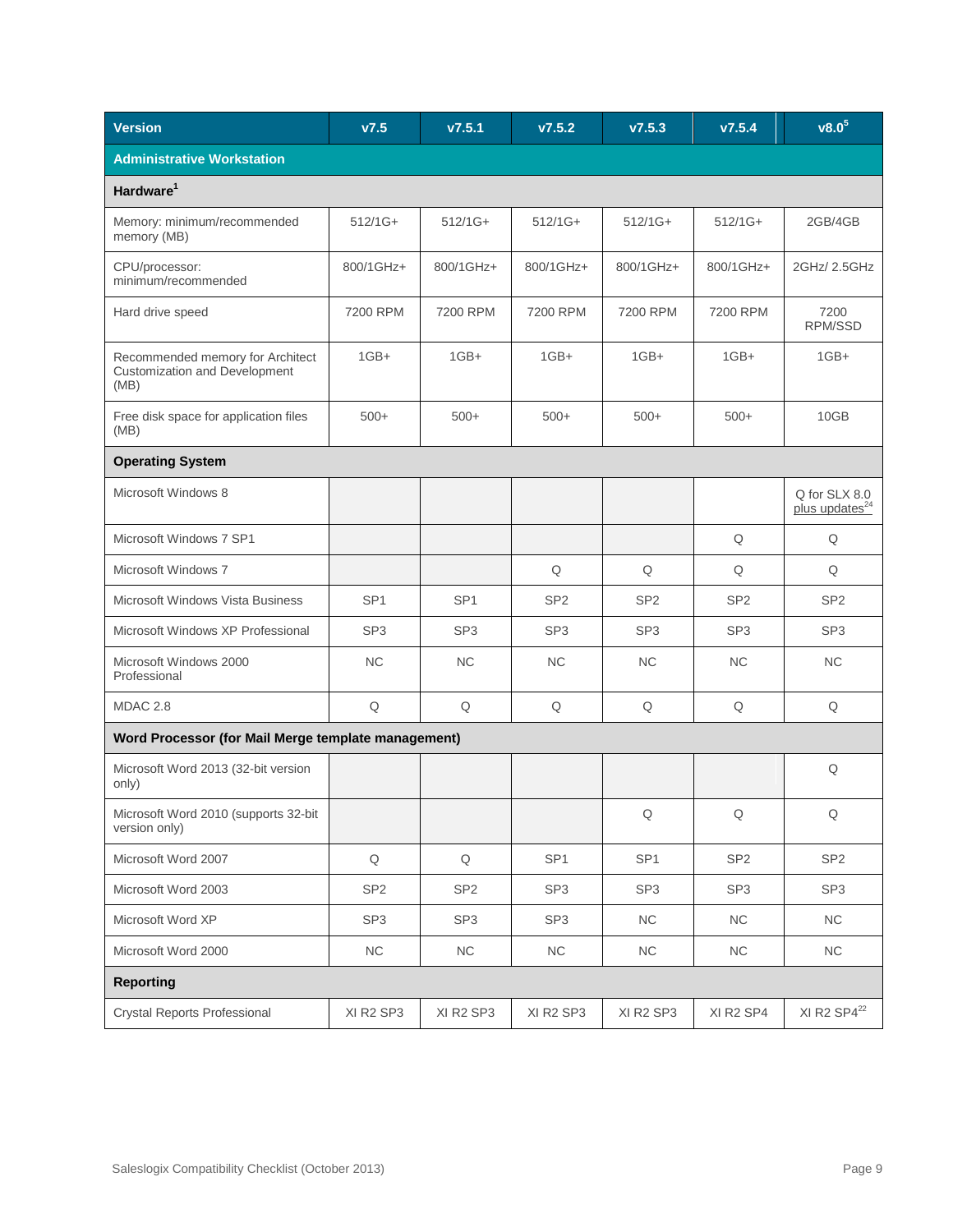| Version                                          | V7.5 | V7.5.1          | V7.5.2          | V7.5.3    | V7.5.4    | v8.0 <sup>5</sup>                           |  |  |  |
|--------------------------------------------------|------|-----------------|-----------------|-----------|-----------|---------------------------------------------|--|--|--|
| <b>Browser</b>                                   |      |                 |                 |           |           |                                             |  |  |  |
| Firefox 17                                       |      |                 |                 |           |           | $Q^{25}$                                    |  |  |  |
| Firefox 10.x                                     |      |                 |                 |           |           | Q                                           |  |  |  |
| Firefox $3.x^3$                                  |      | Q               | Q               | Q         | Q         | <b>NC</b>                                   |  |  |  |
| Microsoft Internet Explorer 10 (32 bit<br>only)  |      |                 |                 |           |           | Q for SLX 8.0<br>plus updates <sup>24</sup> |  |  |  |
| Microsoft Internet Explorer 9.x (32 bit<br>only) |      |                 |                 |           |           | Q                                           |  |  |  |
| Microsoft Internet Explorer 8.x <sup>4</sup>     |      |                 | Q               | Q         | Q         | Q                                           |  |  |  |
| Microsoft Internet Explorer 7.x                  | Q    | Q               | Q               | Q         | Q         | <b>NC</b>                                   |  |  |  |
| Microsoft Internet Explorer 6.0.x                | Q    | SP <sub>1</sub> | SP <sub>1</sub> | <b>NC</b> | <b>NC</b> | <b>NC</b>                                   |  |  |  |
| Microsoft Internet Explorer 5.5                  | S    | S               | S               | <b>NC</b> | <b>NC</b> | <b>NC</b>                                   |  |  |  |

 For optimum performance use the latest qualified browser for your version of Saleslogix. For example, for v8.0 use IE 10 or Firefox 10.

• Firefox 17 does not support Desktop Integration.

Saleslogix has not been qualified on any 64-bit versions of browsers.

Accounting Integrations with Sage ERP X3 are not compatible with Firefox. Use a supported version of Microsoft Internet Explorer.

### **Host Database Server**

| Hardware <sup>1</sup>                                                                                        |             |             |             |             |             |                                             |
|--------------------------------------------------------------------------------------------------------------|-------------|-------------|-------------|-------------|-------------|---------------------------------------------|
| Memory: minimum/recommended<br>(MB)                                                                          | $1GB/4GB+$  | $1GB/4GB+$  | $1GB/4GB+$  | $1GB/4GB+$  | $1GB/4GB+$  | $4GB/8GB+$                                  |
| CPU/processor: minimum<br>/recommended processor (MHz)                                                       | $800/1.5G+$ | $800/1.5G+$ | $800/1.5G+$ | $800/1.5G+$ | $800/1.5G+$ | $1.8$ GHz $\lambda$ 2.0<br>GHz+             |
| CPU cores: minimum/recommended                                                                               | 2/4         | 2/4         | 2/4         | 2/4         | 2/4         | 4/6                                         |
| Hard drive speed                                                                                             | 7200 RPM    | 7200 RPM    | 7200 RPM    | 7200 RPM    | 7200 RPM    | 7200 RPM                                    |
| Free disk space for application files<br>(MB)                                                                | $2000+$     | $2000+$     | $2000+$     | $2000+$     | $2000+$     | 10GB\40GB                                   |
| For advanced implementations, consider 16 GB memory, 2.3 GHz CPU, Solid State hard drive speed, and 8 cores. |             |             |             |             |             |                                             |
| <b>Operating System</b>                                                                                      |             |             |             |             |             |                                             |
| Microsoft Windows Server 2012                                                                                |             |             |             |             |             | Q for SLX 8.0<br>plus updates <sup>24</sup> |
|                                                                                                              |             |             |             |             |             |                                             |

| Microsoft Windows 2008 R2 Server                 |                 |                 |                 | Q               | SP <sub>1</sub> | SP <sub>1</sub> |
|--------------------------------------------------|-----------------|-----------------|-----------------|-----------------|-----------------|-----------------|
| Microsoft Windows 2008 Server                    |                 |                 | SP <sub>2</sub> | SP <sub>2</sub> | SP <sub>2</sub> | SP <sub>2</sub> |
| Microsoft Windows 2003 Server                    | SP <sub>2</sub> | SP <sub>2</sub> | SP <sub>2</sub> | SP <sub>2</sub> | SP <sub>2</sub> | SP <sub>2</sub> |
| Microsoft Windows 2000<br>Server/Advanced Server | NC.             | <b>NC</b>       | <b>NC</b>       | <b>NC</b>       | NC.             | NC.             |
| MDAC 2.8                                         |                 |                 |                 |                 |                 |                 |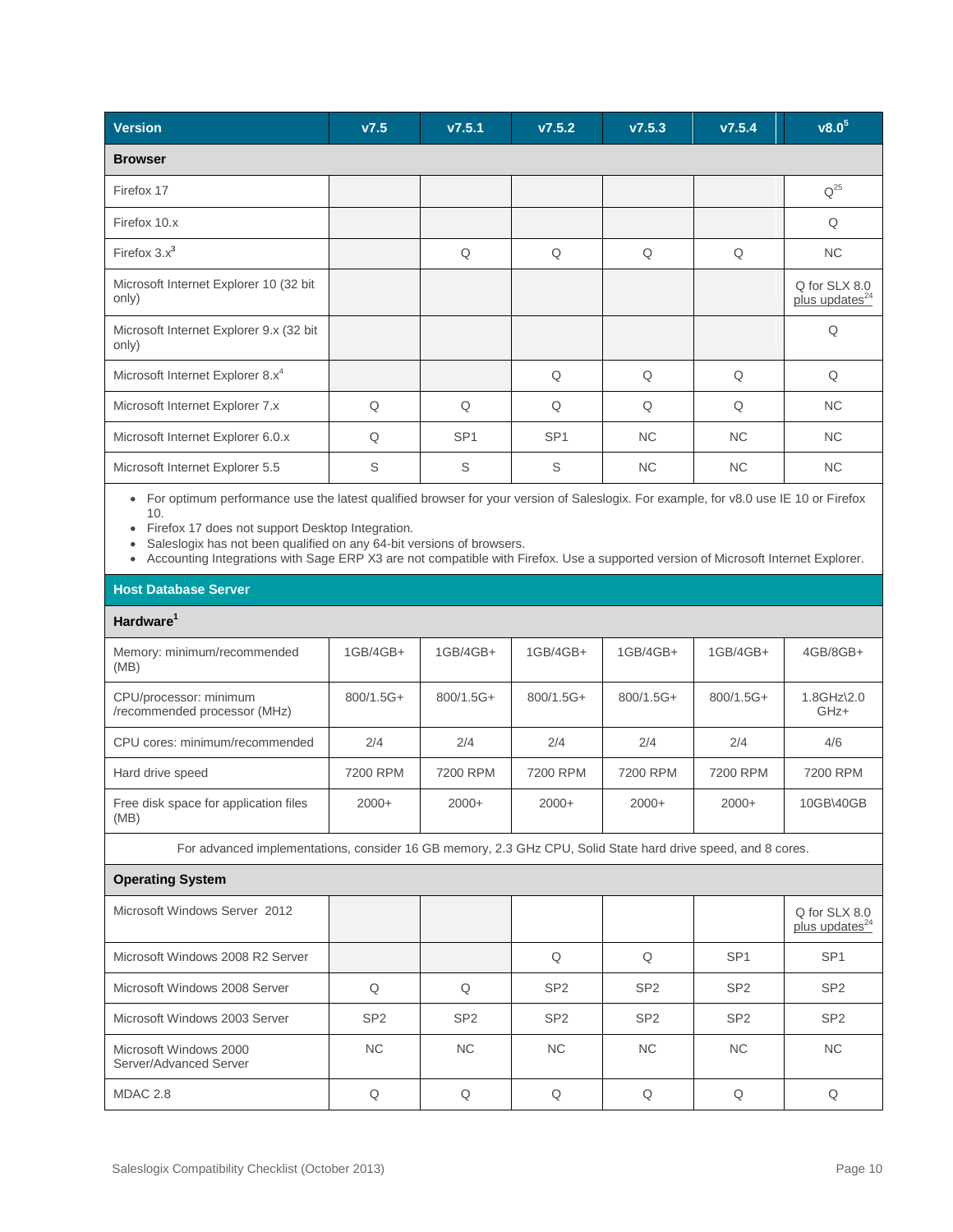| <b>Version</b>                                                                                                                                                                                                                                                                                                                                                                                                                                                                                                                                         | V7.5            | V7.5.1          | V7.5.2          | V7.5.3          | V7.5.4          | v8.0 <sup>5</sup>  |  |
|--------------------------------------------------------------------------------------------------------------------------------------------------------------------------------------------------------------------------------------------------------------------------------------------------------------------------------------------------------------------------------------------------------------------------------------------------------------------------------------------------------------------------------------------------------|-----------------|-----------------|-----------------|-----------------|-----------------|--------------------|--|
| <b>Relational Database Management System (RDBMS)</b>                                                                                                                                                                                                                                                                                                                                                                                                                                                                                                   |                 |                 |                 |                 |                 |                    |  |
| Microsoft SQL 2012                                                                                                                                                                                                                                                                                                                                                                                                                                                                                                                                     |                 |                 |                 |                 |                 | $Q^{20}$           |  |
| Microsoft SQL Server 2008 R2                                                                                                                                                                                                                                                                                                                                                                                                                                                                                                                           |                 |                 |                 | Q               | $SP1^2$         | SP <sub>1</sub>    |  |
| Microsoft SQL Server 2008                                                                                                                                                                                                                                                                                                                                                                                                                                                                                                                              | Q               | Q               | SP <sub>1</sub> | SP <sub>1</sub> | SP <sub>1</sub> | SP <sub>1</sub>    |  |
| Microsoft SQL Server 2005                                                                                                                                                                                                                                                                                                                                                                                                                                                                                                                              | SP <sub>1</sub> | SP <sub>1</sub> | SP <sub>3</sub> | SP <sub>3</sub> | SP <sub>3</sub> | SP <sub>3</sub>    |  |
| Microsoft SQL Server 2000                                                                                                                                                                                                                                                                                                                                                                                                                                                                                                                              | NC              | NC              | <b>NC</b>       | NC              | <b>NC</b>       | <b>NC</b>          |  |
| SQL Replication: Merge and Snapshot Replication are "NC" for Saleslogix. Transactional Replication is "S"                                                                                                                                                                                                                                                                                                                                                                                                                                              |                 |                 |                 |                 |                 |                    |  |
| Oracle 11g R2                                                                                                                                                                                                                                                                                                                                                                                                                                                                                                                                          |                 |                 |                 |                 | Q               | Q                  |  |
| Oracle 11g                                                                                                                                                                                                                                                                                                                                                                                                                                                                                                                                             | Q               | Q               | Q               | Q               | Q               | S                  |  |
| Oracle 10g R2 (minimum of<br>10.2.0.1.0 required)                                                                                                                                                                                                                                                                                                                                                                                                                                                                                                      | Q               | Q               | Q               | Q               | Q               | Q                  |  |
| Oracle 9i R2 (minimum 9.2.0.4<br>required with ISO 8859-1 character<br>set)                                                                                                                                                                                                                                                                                                                                                                                                                                                                            | S               | S               | S               | $\mathbb S$     | S               | <b>NC</b>          |  |
| Oracle Client/OLE DB Provider Compatibility: Oracle Client software is a required component on each machine making a connection to a<br>Saleslogix Oracle database. Though the Oracle Client software may be cross-compatible between versions, it is assumed that, when<br>possible, the installed Oracle Client software matches the Oracle server version. If the Oracle OLEDB Provider DOES NOT match the<br>major release version of the database software, it is assumed that the OLEDB components will be the latest available from the vendor. |                 |                 |                 |                 |                 |                    |  |
| <b>Email Servers</b>                                                                                                                                                                                                                                                                                                                                                                                                                                                                                                                                   |                 |                 |                 |                 |                 |                    |  |
| Microsoft Exchange                                                                                                                                                                                                                                                                                                                                                                                                                                                                                                                                     | Q               | Q               | Q               | Q               | Q               | Q                  |  |
| Lotus Notes (Office mode)                                                                                                                                                                                                                                                                                                                                                                                                                                                                                                                              | S               | Q               | Q               | Q               | Q               | S                  |  |
| GroupWise                                                                                                                                                                                                                                                                                                                                                                                                                                                                                                                                              | S               | S               | S               | S               | S               | <b>NC</b>          |  |
| POP3/SMTP                                                                                                                                                                                                                                                                                                                                                                                                                                                                                                                                              | Q               | Q               | Q               | Q               | Q               | S                  |  |
| <b>IMAP/SMTP</b>                                                                                                                                                                                                                                                                                                                                                                                                                                                                                                                                       | Q               | Q               | Q               | Q               | Q               | $\mathbb S$        |  |
| Application Server (May reside on same hardware as Synchronization Server depending on size of database and number<br>of remotes)                                                                                                                                                                                                                                                                                                                                                                                                                      |                 |                 |                 |                 |                 |                    |  |
| Hardware <sup>1</sup>                                                                                                                                                                                                                                                                                                                                                                                                                                                                                                                                  |                 |                 |                 |                 |                 |                    |  |
| Memory: minimum/recommended<br>(MB)                                                                                                                                                                                                                                                                                                                                                                                                                                                                                                                    | 512/1GB+        | 512/1GB+        | 512/1GB+        | 512/1GB+        | 512/1GB+        | 2GB/4GB            |  |
| CPU/processor:<br>minimum/recommended (MHZ)                                                                                                                                                                                                                                                                                                                                                                                                                                                                                                            | 450/1.5G+       | 450/1.5G+       | 450/1.5G+       | 450/1.5G+       | 450/1.5G+       | 1.8 GHz/<br>2.0GHz |  |
| CPU cores: minimum/recommended                                                                                                                                                                                                                                                                                                                                                                                                                                                                                                                         | 2/4             | 2/4             | 2/4             | 2/4             | 2/4             | 2/4                |  |
| Hard drive speed                                                                                                                                                                                                                                                                                                                                                                                                                                                                                                                                       | 7200 RPM        | 7200 RPM        | 7200 RPM        | 7200 RPM        | 7200 RPM        | 7200 RPM           |  |
| Free disk space for application files<br>(MB)                                                                                                                                                                                                                                                                                                                                                                                                                                                                                                          | $2000+$         | $2000+$         | $2000+$         | $2000+$         | $2000+$         | 10 GB              |  |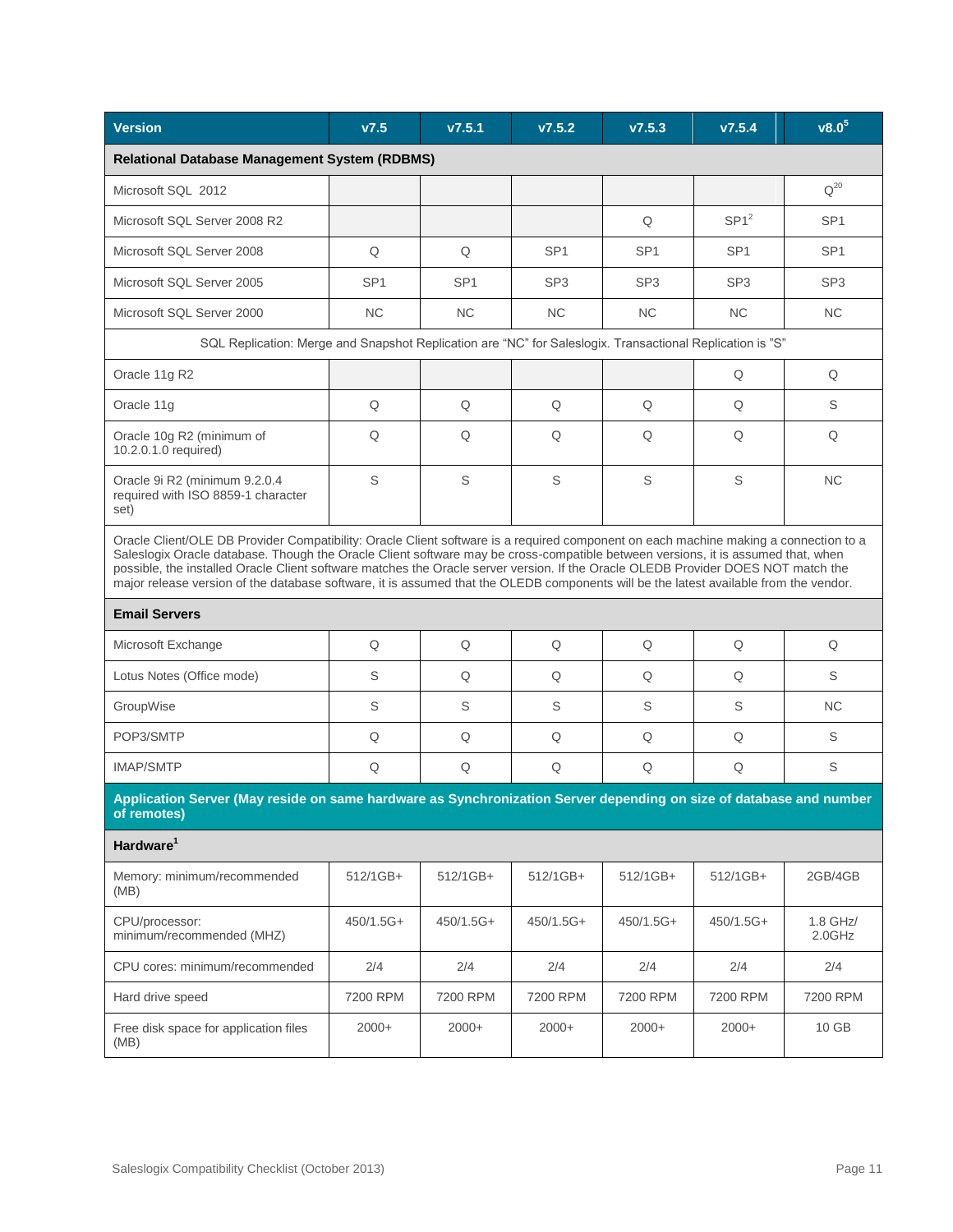| <b>Version</b>                                   | V7.5            | V7.5.1          | V7.5.2          | V7.5.3          | V7.5.4          | $\overline{v8.0^5}$                         |  |  |  |
|--------------------------------------------------|-----------------|-----------------|-----------------|-----------------|-----------------|---------------------------------------------|--|--|--|
| <b>Operating System</b>                          |                 |                 |                 |                 |                 |                                             |  |  |  |
| Microsoft Windows Server 2012                    |                 |                 |                 |                 |                 | Q for SLX 8.0<br>plus updates <sup>24</sup> |  |  |  |
| Microsoft Windows 2008 R2 Server                 |                 |                 | Q               | Q               | Q               | SP <sub>1</sub>                             |  |  |  |
| Microsoft Windows 2008 Server                    | Q               | Q               | SP <sub>2</sub> | SP <sub>2</sub> | SP <sub>2</sub> | SP <sub>2</sub>                             |  |  |  |
| Microsoft Windows 2003 Server                    | SP <sub>2</sub> | SP <sub>2</sub> | SP <sub>2</sub> | SP <sub>2</sub> | SP <sub>2</sub> | SP <sub>2</sub>                             |  |  |  |
| Microsoft Windows 2000<br>Server/Advanced Server | <b>NC</b>       | <b>NC</b>       | <b>NC</b>       | <b>NC</b>       | <b>NC</b>       | <b>NC</b>                                   |  |  |  |
| MDAC 2.8                                         | Q               | Q               | Q               | Q               | Q               | Q                                           |  |  |  |
| <b>Synchronization Server</b>                    |                 |                 |                 |                 |                 |                                             |  |  |  |
| Hardware <sup>1</sup>                            |                 |                 |                 |                 |                 |                                             |  |  |  |
| Memory: minimum/recommended<br>(MB)              | 256/512+        | 256/512+        | 256/512+        | 256/512+        | 256/512+        | 2GB/4GB                                     |  |  |  |
| CPU/processor:<br>minimum/recommended (MHZ)      | 450/800+        | 450/800+        | 450/800+        | 450/800+        | 450/800+        | 1.8 GHz/<br>$2.0$ GHz                       |  |  |  |
| CPU cores: minimum/recommended                   |                 |                 |                 |                 |                 | 2/4                                         |  |  |  |
| Hard drive speed                                 | 7200 RPM        | 7200 RPM        | 7200 RPM        | 7200 RPM        | 7200 RPM        | 7200 RPM                                    |  |  |  |
| Free disk space for application files<br>(MB)    | $2000+$         | $2000+$         | $2000+$         | $2000+$         | $2000+$         | 10GB                                        |  |  |  |
| <b>Operating System</b>                          |                 |                 |                 |                 |                 |                                             |  |  |  |
| Microsoft Windows Server 2012                    |                 |                 |                 |                 |                 | Q for SLX 8.0<br>plus updates <sup>24</sup> |  |  |  |
| Microsoft Windows 2008 R2 Server                 |                 |                 | Q               | Q               | SP <sub>1</sub> | SP <sub>1</sub>                             |  |  |  |
| Microsoft Windows 2008 Server                    | Q               | Q               | SP <sub>2</sub> | SP <sub>2</sub> | SP <sub>2</sub> | SP <sub>2</sub>                             |  |  |  |
| Microsoft Windows 2003 Server                    | SP <sub>2</sub> | SP <sub>2</sub> | SP <sub>2</sub> | SP <sub>2</sub> | SP <sub>2</sub> | SP <sub>2</sub>                             |  |  |  |
| Microsoft Windows 2000<br>Server/Advanced Server | <b>NC</b>       | NC              | <b>NC</b>       | NC              | NC              | NC                                          |  |  |  |
| MDAC 2.8                                         | Q               | Q               | Q               | Q               | Q               | Q                                           |  |  |  |
| <b>Remote Office Server</b>                      |                 |                 |                 |                 |                 |                                             |  |  |  |
| Hardware <sup>1</sup>                            |                 |                 |                 |                 |                 |                                             |  |  |  |
| Memory: minimum/recommended<br>(MB)              | 512/1GB+        | 512/1GB+        | 512/1GB+        | 512/1GB+        | 512/1GB+        | 4GB/8GB                                     |  |  |  |
| CPU/processor:<br>minimum/recommended (MHZ)      | $1.5G/2.0G+$    | $1.5G/2.0G+$    | $1.5G/2.0G+$    | $1.5G/2.0G+$    | $1.5G/2.0G+$    | 1.8<br>GHz/2.0GHz                           |  |  |  |
| CPU cores: minimum/recommended                   | 2/4             | 2/4             | 2/4             | 2/4             | 2/4             | 4/6                                         |  |  |  |
| Hard drive speed                                 | 7200 RPM        | 7200 RPM        | 7200 RPM        | 7200 RPM        | 7200 RPM        | 7200 RPM                                    |  |  |  |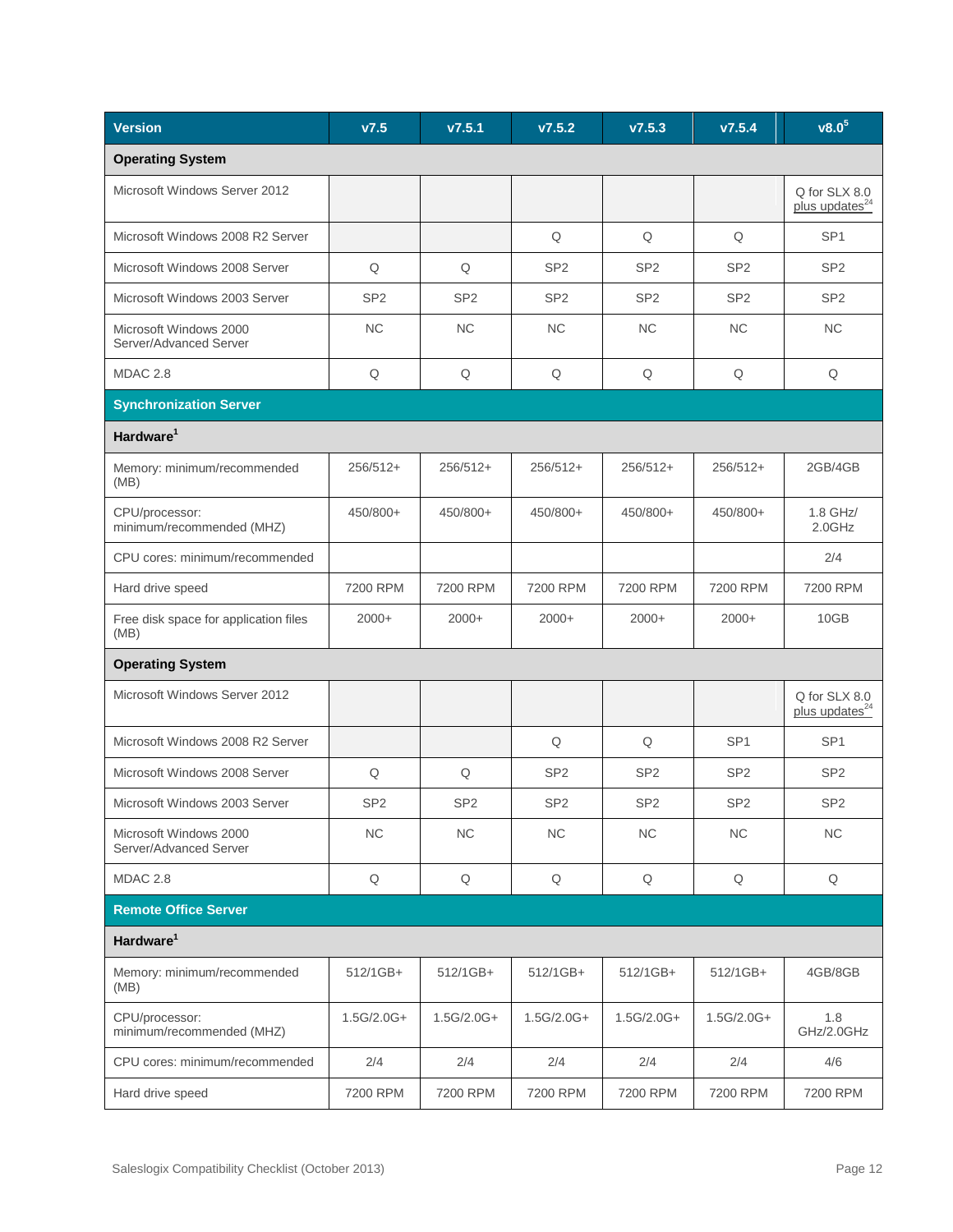| <b>Version</b>                                                                                               | V7.5            | V7.5.1          | V7.5.2          | V7.5.3          | V7.5.4          | v8.0 <sup>5</sup>                           |  |  |  |
|--------------------------------------------------------------------------------------------------------------|-----------------|-----------------|-----------------|-----------------|-----------------|---------------------------------------------|--|--|--|
| Free disk space for application files<br>(MB)                                                                | $2000+$         | $2000+$         | $2000+$         | $2000+$         | $2000+$         | 10 GB                                       |  |  |  |
| For advanced implementations, consider 16 GB memory, 2.3 GHz CPU, Solid State hard drive speed, and 8 cores. |                 |                 |                 |                 |                 |                                             |  |  |  |
| <b>Operating System</b>                                                                                      |                 |                 |                 |                 |                 |                                             |  |  |  |
| Microsoft Windows Server 2012                                                                                |                 |                 |                 |                 |                 | Q for SLX 8.0<br>plus updates <sup>24</sup> |  |  |  |
| Microsoft Windows 2008 R2 Server <sup>7</sup>                                                                |                 |                 | Q               | Q               | SP <sub>1</sub> | SP <sub>1</sub>                             |  |  |  |
| Microsoft Windows 2008 Server <sup>7</sup>                                                                   | Q               | Q               | SP <sub>2</sub> | SP <sub>2</sub> | SP <sub>2</sub> | SP <sub>2</sub>                             |  |  |  |
| Microsoft Windows 2003 Server                                                                                | SP <sub>2</sub> | SP <sub>2</sub> | SP <sub>2</sub> | SP <sub>2</sub> | SP <sub>2</sub> | SP <sub>2</sub>                             |  |  |  |
| Microsoft Windows 2000<br>Server/Advanced Server                                                             | <b>NC</b>       | <b>NC</b>       | <b>NC</b>       | <b>NC</b>       | <b>NC</b>       | <b>NC</b>                                   |  |  |  |
| MDAC 2.8                                                                                                     | Q               | Q               | Q               | Q               | Q               | Q                                           |  |  |  |
| <b>Relational Database Management System (RDBMS)</b>                                                         |                 |                 |                 |                 |                 |                                             |  |  |  |
| Microsoft SQL Server 2012                                                                                    |                 |                 |                 |                 |                 | $Q^{20}$                                    |  |  |  |
| Microsoft SQL Server 2008 R2                                                                                 |                 |                 |                 | Q               | SP <sub>1</sub> | SP <sub>1</sub>                             |  |  |  |
| Microsoft SQL Server 2008                                                                                    | Q               | Q               | SP <sub>1</sub> | SP <sub>1</sub> | SP <sub>1</sub> | SP <sub>1</sub>                             |  |  |  |
| Microsoft SQL Server 2005                                                                                    | SP <sub>1</sub> | SP <sub>1</sub> | SP <sub>3</sub> | SP <sub>3</sub> | SP <sub>3</sub> | SP <sub>3</sub>                             |  |  |  |
| Microsoft SQL Server 2000                                                                                    | <b>NC</b>       | <b>NC</b>       | <b>NC</b>       | NC              | <b>NC</b>       | NC                                          |  |  |  |
| <b>Web Host Server</b>                                                                                       |                 |                 |                 |                 |                 |                                             |  |  |  |
| Hardware <sup>1</sup>                                                                                        |                 |                 |                 |                 |                 |                                             |  |  |  |
| Memory: minimum/recommended<br>(MB)                                                                          | 1GB/4.0GB+      | 1GB/4.0GB+      | 1GB/4.0GB+      | 1GB/4.0GB+      | 1GB/4.0GB+      | 4GB/8.0GB+                                  |  |  |  |
| CPU/processor:<br>minimum/recommended (MHZ)                                                                  | $1.5G/2.0G+$    | $1.5G/2.0G+$    | $1.5G/2.0G+$    | $1.5G/2.0G+$    | $1.5G/2.0G+$    | $1.8G/2.0G+$                                |  |  |  |
| CPU cores: minimum/recommended                                                                               | 2/4             | 2/4             | 2/4             | 2/4             | 2/4             | 4/6                                         |  |  |  |
| Hard drive speed                                                                                             | 7200 RPM        | 7200 RPM        | 7200 RPM        | 7200 RPM        | 7200 RPM        | 7200 RPM                                    |  |  |  |
| Free disk space for application files<br>(MB)                                                                | $500+$          | $500+$          | $500+$          | $500+$          | $500+$          | 10GB                                        |  |  |  |
| For advanced implementations, consider 16 GB memory, 2.3 GHz CPU, Solid State hard drive speed, and 8 cores. |                 |                 |                 |                 |                 |                                             |  |  |  |
| <b>Operating System</b>                                                                                      |                 |                 |                 |                 |                 |                                             |  |  |  |
| Microsoft Windows Server 2012                                                                                |                 |                 |                 |                 |                 | Q for SLX 8.0<br>plus updates <sup>24</sup> |  |  |  |
| Microsoft Windows 2008 R2 Server<br>with IIS $7.5^7$                                                         |                 |                 | Q               | Q               | Q               | Q                                           |  |  |  |
| Microsoft Windows 2008 Server with<br>IIS 7.0 <sup>7</sup>                                                   | Q               | Q               | SP <sub>2</sub> | SP <sub>2</sub> | SP <sub>2</sub> | SP <sub>2</sub>                             |  |  |  |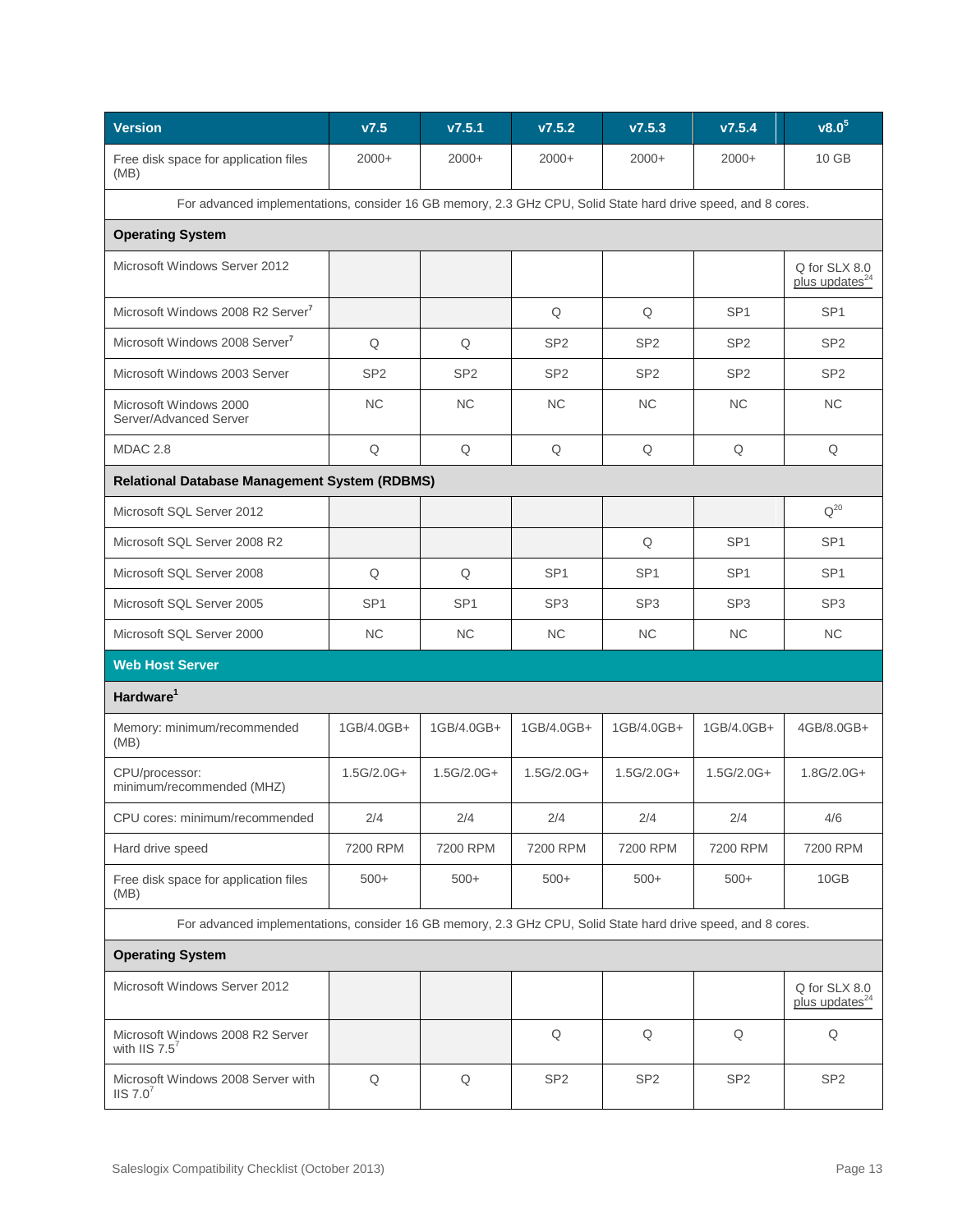| <b>Version</b>                                                                                               | V7.5         | V7.5.1       | V7.5.2          | V7.5.3          | V7.5.4          | v8.0 <sup>5</sup>                           |  |  |  |
|--------------------------------------------------------------------------------------------------------------|--------------|--------------|-----------------|-----------------|-----------------|---------------------------------------------|--|--|--|
| Microsoft Windows 2003 Server with<br><b>IIS 6.0</b>                                                         | Q            | Q            | SP <sub>2</sub> | SP <sub>2</sub> | SP <sub>2</sub> | SP <sub>2</sub>                             |  |  |  |
| Microsoft Windows 2000<br>Server/Advanced Server with IIS 5.0                                                | <b>NC</b>    | <b>NC</b>    | <b>NC</b>       | NC              | <b>NC</b>       | <b>NC</b>                                   |  |  |  |
| <b>MDAC 2.8</b>                                                                                              | Q            | $\mathsf Q$  | Q               | Q               | $\mathsf Q$     | Q                                           |  |  |  |
| Microsoft .NET Framework 4.0 with<br>ASP.NET                                                                 |              |              |                 |                 |                 | $Q^{21}$                                    |  |  |  |
| Microsoft .NET Framework 2.0 with<br>ASP.NET                                                                 | $\mathsf Q$  | $\mathsf Q$  | $\mathsf Q$     | Q               | $\mathsf Q$     | NC <sup>21</sup>                            |  |  |  |
| <b>Web Reporting Server</b>                                                                                  |              |              |                 |                 |                 |                                             |  |  |  |
| Hardware <sup>1</sup>                                                                                        |              |              |                 |                 |                 |                                             |  |  |  |
| Memory: minimum/recommended<br>(MB)                                                                          | 1GB/4.0GB+   | 1GB/4.0GB+   | 1GB/4.0GB+      | 1GB/4.0GB+      | 1GB/4.0GB+      | 4GB/8.0GB+                                  |  |  |  |
| CPU/processor:<br>minimum/recommended (MHZ)                                                                  | $1.5G/2.0G+$ | $1.5G/2.0G+$ | $1.5G/2.0G+$    | $1.5G/2.0G+$    | $1.5G/2.0G+$    | 1.8G/2.0G+                                  |  |  |  |
| CPU cores: minimum/recommended                                                                               | 2/4          | 2/4          | 2/4             | 2/4             | 2/4             | 4/6                                         |  |  |  |
| Hard drive speed                                                                                             | 7200 RPM     | 7200 RPM     | 7200 RPM        | 7200 RPM        | 7200 RPM        | 7200 RPM                                    |  |  |  |
| Free disk space for application files<br>(MB)                                                                | $500+$       | $500+$       | $500+$          | $500+$          | $500+$          | 10GB                                        |  |  |  |
| For advanced implementations, consider 16 GB memory, 2.3 GHz CPU, Solid State hard drive speed, and 8 cores. |              |              |                 |                 |                 |                                             |  |  |  |
| <b>Operating System</b>                                                                                      |              |              |                 |                 |                 |                                             |  |  |  |
| Microsoft Windows Server 2012                                                                                |              |              |                 |                 |                 | Q for SLX 8.0<br>plus updates <sup>24</sup> |  |  |  |
| Microsoft Windows 2008 R2 Server<br>with $SP 2^8$                                                            |              |              |                 |                 |                 | Q                                           |  |  |  |
| Microsoft Windows 2003 Server with<br>IIS 6.0                                                                | Q            | Q            | SP <sub>2</sub> | SP <sub>2</sub> | SP <sub>2</sub> | SP <sub>2</sub>                             |  |  |  |
| Microsoft Windows 2000 Server<br>/Advanced Server with IIS 5.0                                               | NC           | NC           | NC              | NC              | NC              | NC                                          |  |  |  |
| MDAC 2.8                                                                                                     | Q            | Q            | Q               | Q               | Q               |                                             |  |  |  |
| <b>NET Framework</b>                                                                                         |              |              |                 |                 |                 |                                             |  |  |  |
| Microsoft .NET Framework 4.0                                                                                 |              |              |                 |                 |                 | <b>NC</b>                                   |  |  |  |
| Microsoft .NET Framework 3.5.1                                                                               |              |              | Q               | Q               | Q               | NC                                          |  |  |  |
| Microsoft .NET Framework 3.0<br>(Required if using Process<br>Orchestration)                                 | $\mathsf Q$  | $\mathsf Q$  | $\mathbb S$     | $\mathbb S$     | NC              | NC                                          |  |  |  |
| Microsoft .NET Framework 2.0                                                                                 | Q            | Q            | S               | S               | NC.             | $Q^{16}$                                    |  |  |  |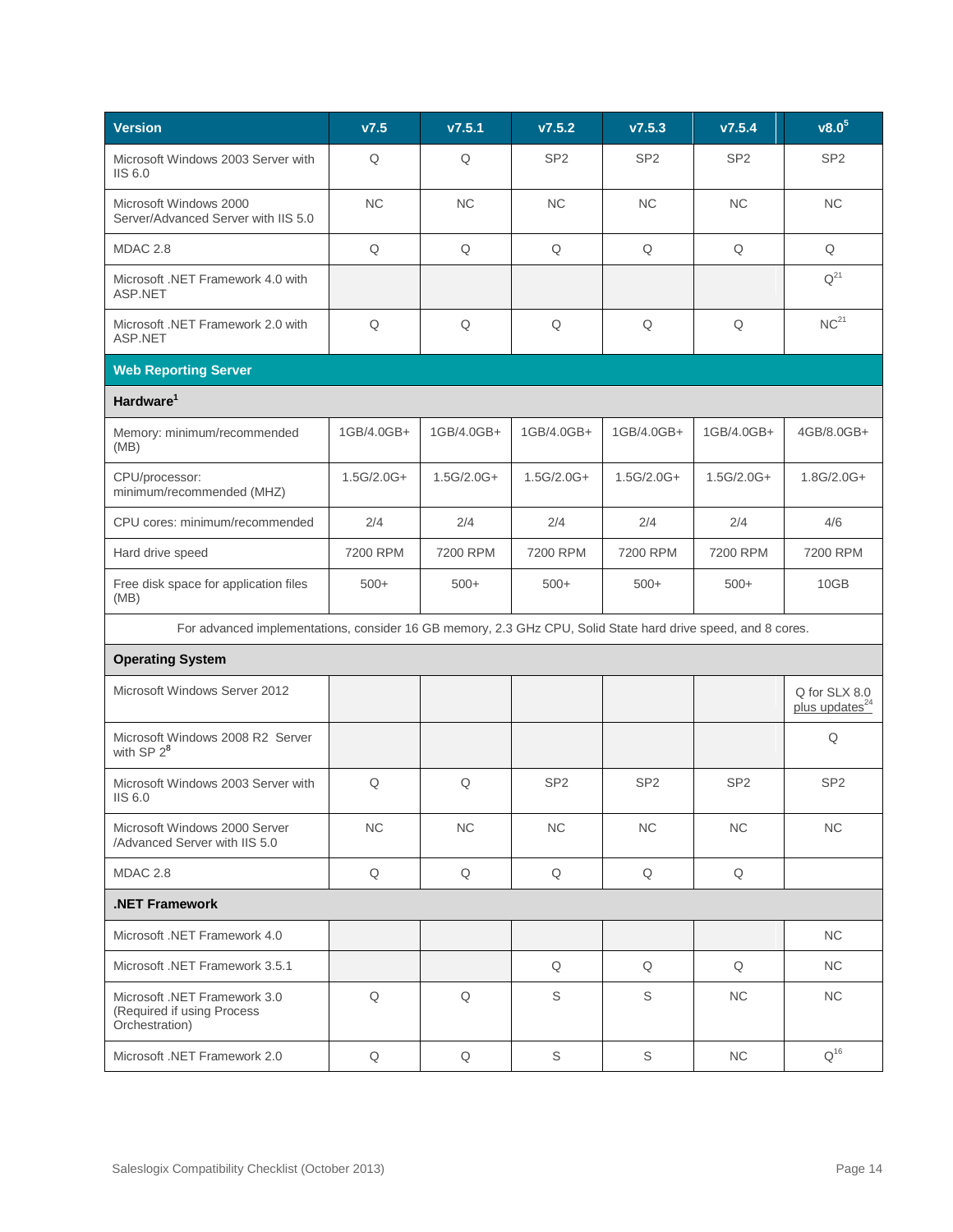| <b>Version</b>                                                                                                                                                                                                                             | V7.5                                              | v7.5.1                                            | V7.5.2                                            | V7.5.3                                            | V7.5.4                            | $v8.0^5$         |  |  |  |
|--------------------------------------------------------------------------------------------------------------------------------------------------------------------------------------------------------------------------------------------|---------------------------------------------------|---------------------------------------------------|---------------------------------------------------|---------------------------------------------------|-----------------------------------|------------------|--|--|--|
| <b>Reporting</b>                                                                                                                                                                                                                           |                                                   |                                                   |                                                   |                                                   |                                   |                  |  |  |  |
| <b>Crystal Reports Server</b>                                                                                                                                                                                                              | XI R2 SP3 or<br>XI R <sub>2</sub> SP <sub>4</sub> | XI R2 SP3 or<br>XI R <sub>2</sub> SP <sub>4</sub> | XI R2 SP3 or<br>XI R <sub>2</sub> SP <sub>4</sub> | XI R2 SP3 or<br>XI R <sub>2</sub> SP <sub>4</sub> | XI R <sub>2</sub> SP <sub>4</sub> | XI R2 $SP4^{22}$ |  |  |  |
| <b>Intellisync for SalesLogix</b>                                                                                                                                                                                                          |                                                   |                                                   |                                                   |                                                   |                                   |                  |  |  |  |
| Sync to Personal Information Managers (PIM) using Intellisync for SalesLogix                                                                                                                                                               |                                                   |                                                   |                                                   |                                                   |                                   |                  |  |  |  |
| Microsoft Outlook 2013 (any version)                                                                                                                                                                                                       |                                                   |                                                   |                                                   |                                                   |                                   | $NC^{27}$        |  |  |  |
| Microsoft Outlook 2010 (32-bit<br>version only)                                                                                                                                                                                            |                                                   |                                                   |                                                   | SLX 7.5.3.6<br>and SLX<br>Web 7.5.3.02            | Q                                 | Q                |  |  |  |
| Microsoft Outlook 2007                                                                                                                                                                                                                     | Q                                                 | Q                                                 | Q                                                 | Q                                                 | SP <sub>2</sub>                   | SP <sub>2</sub>  |  |  |  |
| Microsoft Outlook 2003 (SR-1a or<br>later required)                                                                                                                                                                                        | SP <sub>2</sub>                                   | SP <sub>2</sub>                                   | SP <sub>2</sub>                                   | SP <sub>2</sub>                                   | SP <sub>2</sub>                   | SP <sub>2</sub>  |  |  |  |
| Microsoft Outlook XP                                                                                                                                                                                                                       | SP <sub>3</sub>                                   | SP <sub>3</sub>                                   | SP <sub>3</sub>                                   | <b>NC</b>                                         | <b>NC</b>                         | <b>NC</b>        |  |  |  |
| Microsoft Outlook 2000                                                                                                                                                                                                                     | <b>NC</b>                                         | <b>NC</b>                                         | <b>NC</b>                                         | <b>NC</b>                                         | <b>NC</b>                         | <b>NC</b>        |  |  |  |
| Lotus Notes 8.0 (Office mode)                                                                                                                                                                                                              |                                                   | Q                                                 | Q                                                 | Q                                                 | Q                                 | S                |  |  |  |
| Lotus Notes 7.0 (Office mode)                                                                                                                                                                                                              |                                                   | Q                                                 | Q                                                 | Q                                                 | Q                                 | S                |  |  |  |
| Lotus Notes 6.5 (Office mode)                                                                                                                                                                                                              | S                                                 | S                                                 | S                                                 | S                                                 | S                                 | <b>NC</b>        |  |  |  |
| Lotus Notes 5.x (Office mode)                                                                                                                                                                                                              | S                                                 | S                                                 | S                                                 | S                                                 | S                                 | <b>NC</b>        |  |  |  |
| Novell GroupWise 5.5 (Export from<br>Saleslogix to GroupWise Only)                                                                                                                                                                         | <b>NC</b>                                         | NC                                                | NC                                                | <b>NC</b>                                         | <b>NC</b>                         | <b>NC</b>        |  |  |  |
| Once you have synchronized from Saleslogix to any of the PIMs above, you may now sync to any device supported by those PIMs<br>including RIM Blackberry and other compatible devices.                                                      |                                                   |                                                   |                                                   |                                                   |                                   |                  |  |  |  |
| <b>Exchange Link Server</b>                                                                                                                                                                                                                |                                                   |                                                   |                                                   |                                                   |                                   |                  |  |  |  |
| <b>Exchange Link Version</b>                                                                                                                                                                                                               |                                                   |                                                   |                                                   |                                                   |                                   |                  |  |  |  |
| Exchange Link 8.0 HF5 (and higher)                                                                                                                                                                                                         | S                                                 | S                                                 | Q                                                 | Q                                                 | Q                                 | Q                |  |  |  |
| <b>Exchange</b>                                                                                                                                                                                                                            |                                                   |                                                   |                                                   |                                                   |                                   |                  |  |  |  |
| Exchange Link 8.0 HF5 and higher is compatible with the following versions of Microsoft Exchange Server: 2003, 2007, and 2010.                                                                                                             |                                                   |                                                   |                                                   |                                                   |                                   |                  |  |  |  |
| <b>Operating System</b>                                                                                                                                                                                                                    |                                                   |                                                   |                                                   |                                                   |                                   |                  |  |  |  |
| Exchange Link version 8.0 HF 5 and higher is compatible with the following operating systems: Microsoft Windows 2003 and 2008.<br>Exchange Link version 8.0 SP1 HF1 is required if your operating system is Microsoft Windows Server 2012. |                                                   |                                                   |                                                   |                                                   |                                   |                  |  |  |  |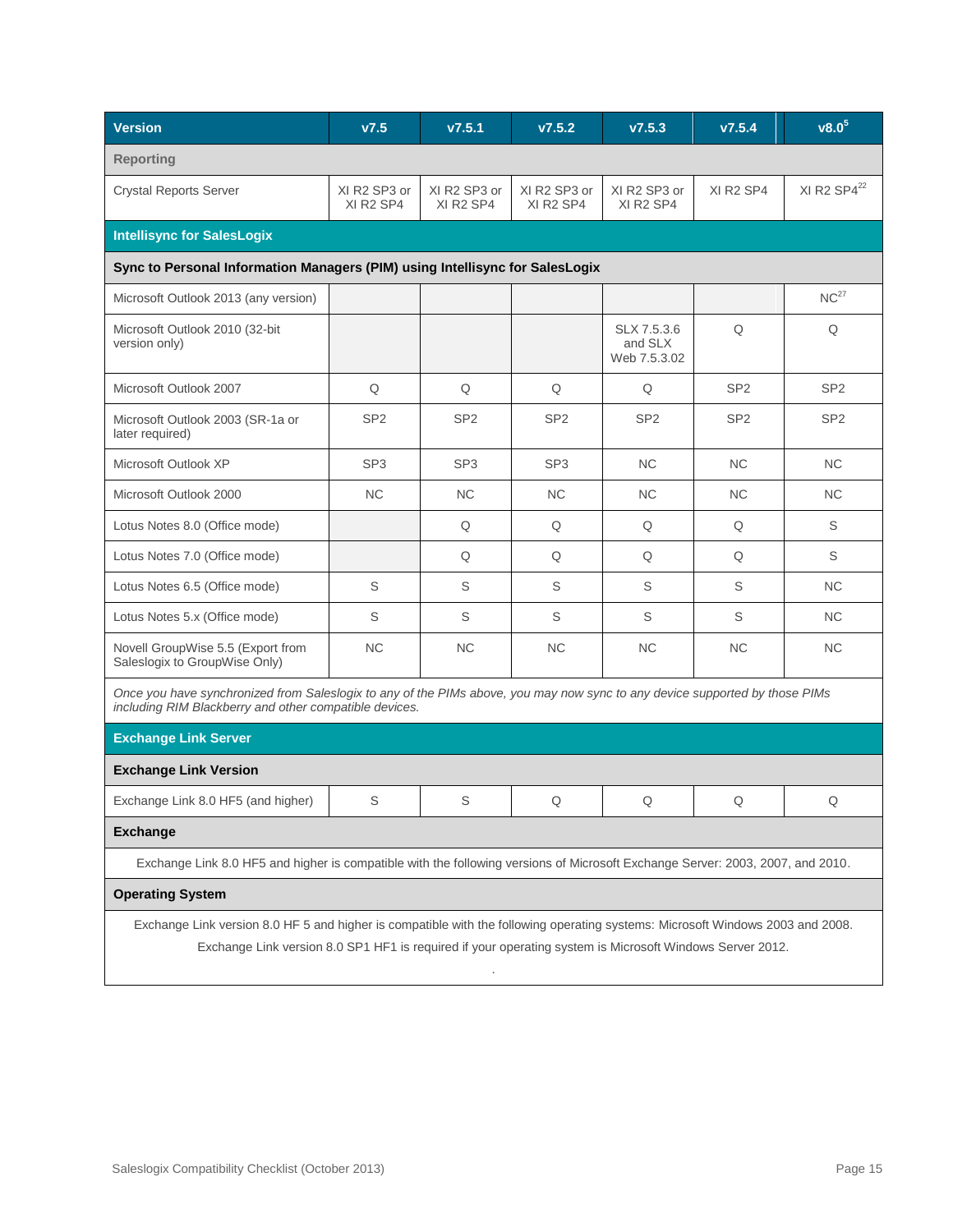| <b>Version</b>                                                                   | V7.5      | v7.5.1      | V7.5.2      | V7.5.3          | V7.5.4                               | v8.0 <sup>5</sup> |  |  |  |
|----------------------------------------------------------------------------------|-----------|-------------|-------------|-----------------|--------------------------------------|-------------------|--|--|--|
| <b>DynaLink</b>                                                                  |           |             |             |                 |                                      |                   |  |  |  |
| DynaLink v7.0.2 (DynaLink v7.0 with Service Pack 2)                              |           |             |             |                 |                                      |                   |  |  |  |
| Sage 100 Advanced ERP v4.4 and<br>v4.5 (formerly MAS 200 PVX) v4.4<br>and $v4.5$ | NC        | <b>NC</b>   | <b>NC</b>   | Q               | Q                                    | Q                 |  |  |  |
| Sage 100 Premium ERP (formerly<br>MAS 200 SQL) v4.4 and v4.5                     | NC        | <b>NC</b>   | NC          | NC              | $\rm NC$                             | NC                |  |  |  |
| Sage 100 Standard ERP (formerly<br>MAS 90 PVX) v4.4 and v4.5                     | <b>NC</b> | <b>NC</b>   | <b>NC</b>   | Q               | Q                                    | Q                 |  |  |  |
| Sage MAS 90/200 v4.3                                                             | NC        | <b>NC</b>   | <b>NC</b>   | $\mathbb S$     | S                                    | <b>NC</b>         |  |  |  |
| DynaLink v7.0.1 (DynaLink v7.0 with Service Pack 1)                              |           |             |             |                 |                                      |                   |  |  |  |
| Sage MAS 90/200 v4.4                                                             | NC        | <b>NC</b>   | Q           | Q               | Q                                    | <b>NC</b>         |  |  |  |
| DynaLink v7.0.0.1 (DynaLink v7.0 with Hot Fix 1)                                 |           |             |             |                 |                                      |                   |  |  |  |
| Sage MAS 500 v7.2                                                                | Q         | Q           | $\mathbb S$ | $\mathbb S$     | S                                    | NC                |  |  |  |
| Sage MAS 90/200 v4.3                                                             | Q         | Q           | NC          | <b>NC</b>       | NC                                   | NC                |  |  |  |
| DynaLink v7.0                                                                    |           |             |             |                 |                                      |                   |  |  |  |
| Sage MAS 500 v7.0 and v7.05                                                      | Q         | Q           | $\mathbb S$ | S               | $\mathbb S$                          | NC                |  |  |  |
| Sage MAS 90/200 v4.10 or 4.20                                                    | Q         | Q           | $\mathbb S$ | $\mathbb S$     | $\mathbb S$                          | NC                |  |  |  |
| <b>ERP Link</b>                                                                  |           |             |             |                 |                                      |                   |  |  |  |
| ERP Link 3.0 SP1                                                                 |           |             |             |                 |                                      |                   |  |  |  |
| Sage 500 ERP (formerly Sage MAS<br>500) v7.4 PU 1                                |           |             | $\mathsf Q$ | HF <sub>2</sub> | HF3<br>Q for SLX<br>7.5.4. LAN<br>01 | <b>TBD</b>        |  |  |  |
| Sage MAS 500 v7.3 Feb 10 PU and<br>later                                         |           |             | $\mathsf Q$ | HF <sub>2</sub> | HF3<br>Q for SLX<br>7.5.4. LAN<br>01 | <b>TBD</b>        |  |  |  |
| Sage MAS 500 v7.2 Aug 09 MU and<br>later                                         |           | $\mathsf Q$ | $\mathsf Q$ | $\mathbb S$     | S for SLX<br>7.5.4. LAN<br>01        | <b>TBD</b>        |  |  |  |
| ERP Link 3.0                                                                     |           |             |             |                 |                                      |                   |  |  |  |
| Sage MAS 500 v7.2                                                                |           | Q           | S           | $\mathbb S$     | S                                    | TBD               |  |  |  |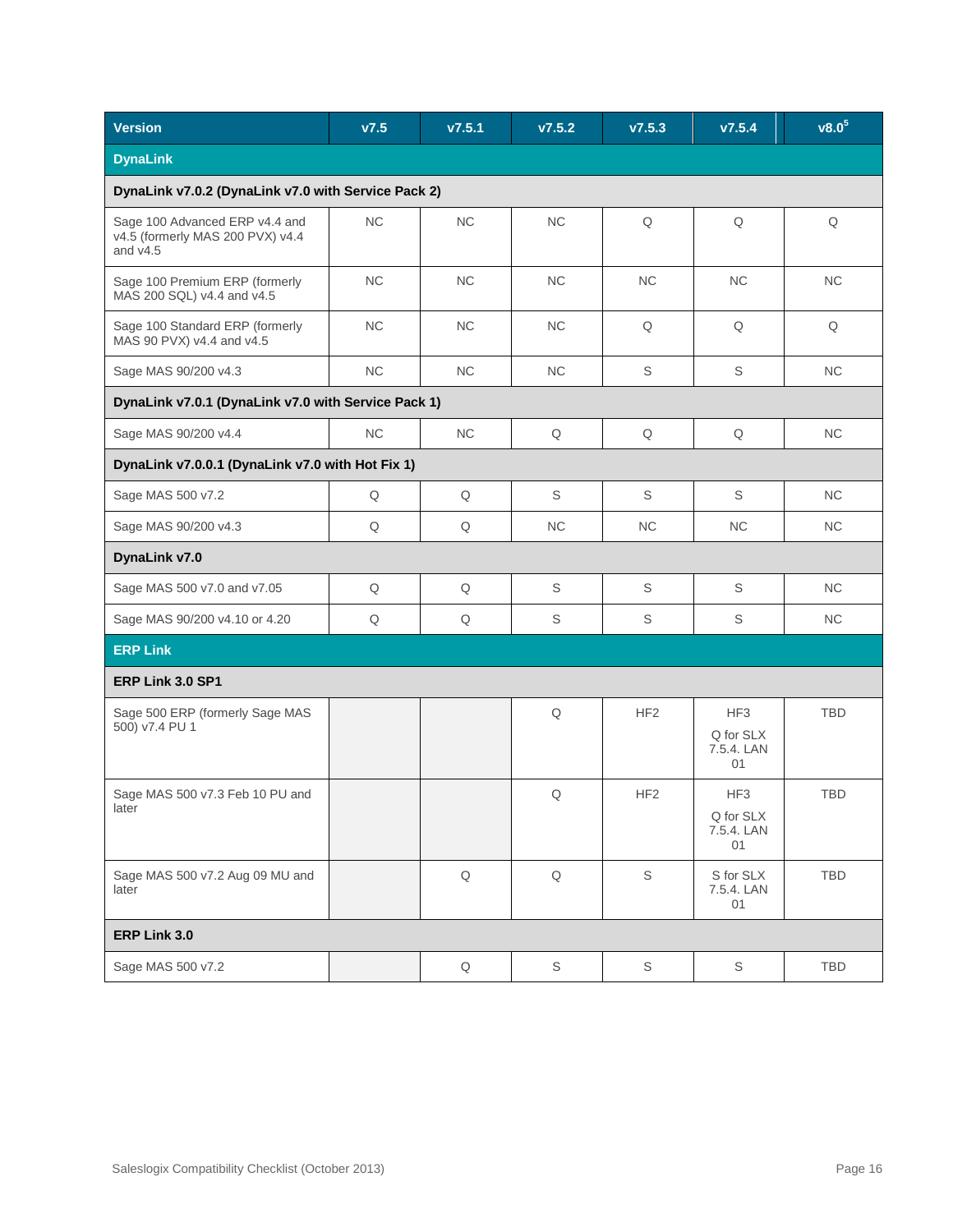| <b>Version</b>                                                                                                                                                                                                                                                                                                                              | V7.5      | V7.5.1    | V7.5.2    | V7.5.3         | V7.5.4 | $v8.0^5$ |  |  |  |  |
|---------------------------------------------------------------------------------------------------------------------------------------------------------------------------------------------------------------------------------------------------------------------------------------------------------------------------------------------|-----------|-----------|-----------|----------------|--------|----------|--|--|--|--|
| Saleslogix Advanced Analytics (v1.1 <sup>23</sup> )                                                                                                                                                                                                                                                                                         |           |           |           |                |        |          |  |  |  |  |
| Tibco Spotfire 3.2.1                                                                                                                                                                                                                                                                                                                        | <b>NC</b> | <b>NC</b> | <b>NC</b> | NC.            | Q      | Q        |  |  |  |  |
| Saleslogix Advanced Analytics 1.1 is supported for use with the Saleslogix Web Client. It is not supported for use with Saleslogix Windows<br>Client, Offline (Disconnected) Web Clients, Remote Clients and Remote Offices.<br>For Tibco's compatibility with Microsoft products and other vendor's products, see the Tibco documentation. |           |           |           |                |        |          |  |  |  |  |
| <b>Optional spreadsheet software</b>                                                                                                                                                                                                                                                                                                        |           |           |           |                |        |          |  |  |  |  |
| Microsoft Excel 2010 (supports 32-bit)<br>version only)                                                                                                                                                                                                                                                                                     | <b>NC</b> | NC.       | NC.       | N <sub>C</sub> | Q      | O        |  |  |  |  |
| Microsoft Excel 2007                                                                                                                                                                                                                                                                                                                        | NC.       | NC.       | NC.       | NC.            | S(SP2) | S(SP2)   |  |  |  |  |
| Microsoft Excel 2003                                                                                                                                                                                                                                                                                                                        | <b>NC</b> | <b>NC</b> | <b>NC</b> | <b>NC</b>      | S(SP3) | S(SP3)   |  |  |  |  |
| This section shows versions of Microsoft Excel supported by both Spotfire and Saleslogix. For information about Tibco Spotfire<br>compatibility with Microsoft products, see your Spotfire documentation.                                                                                                                                   |           |           |           |                |        |          |  |  |  |  |

# <span id="page-16-0"></span>**Mobile System Requirements (v11R1, v1.1 through 3.0)**

| <b>Version</b>                                     | <b>v11R1</b> | v1.1 | v1.2        | v2.0        | v2.1      | V <sub>2.2</sub> | V3.0      |  |  |  |
|----------------------------------------------------|--------------|------|-------------|-------------|-----------|------------------|-----------|--|--|--|
| <b>Device</b>                                      |              |      |             |             |           |                  |           |  |  |  |
| Hardware                                           |              |      |             |             |           |                  |           |  |  |  |
| <b>BlackBerry</b>                                  |              |      |             |             |           |                  |           |  |  |  |
| BlackBerry OS 7.x                                  |              |      |             |             |           |                  | <b>NC</b> |  |  |  |
| BlackBerry OS 6.0                                  | Q            | Q    | Q           | $\mathbb S$ | S         | <b>NC</b>        | <b>NC</b> |  |  |  |
| Android (phone/tablet)                             |              |      |             |             |           |                  |           |  |  |  |
| Android 4.x                                        |              |      |             | S           | S         | Q                | Q         |  |  |  |
| Android 3.x                                        | S            | Q    | Q           | Q           | S         | S                | S         |  |  |  |
| Android 2.x                                        | Q            | Q    | $\mathbb S$ | $\mathbb S$ | S         | $S^{M3}$         | S         |  |  |  |
| Android 1.x                                        | S            | S    | $\mathbb S$ | NC          | <b>NC</b> | NC               | NC        |  |  |  |
| iOS (iPhone/iPad)                                  |              |      |             |             |           |                  |           |  |  |  |
| iOS 7 (iPhone 4, 4s, 5, 5s, iPad 2, 3, 4)          |              |      |             |             |           |                  | Q         |  |  |  |
| iOS 6.x (iPhone 3G and later, iPad 2 and<br>later) |              |      |             |             | Q         | Q                | Q         |  |  |  |
| iOS 5.x (iPhone 3G and later, iPad 2 and<br>later) |              |      |             | S           | S         | $S^{M3}$         | <b>NC</b> |  |  |  |
| iOS 4.x (3G, 3GS, 4G, iPad 2, 3)                   | Q            | Q    | Q           | Q           | S         | $S^{M3}$         | NC        |  |  |  |
| iOS 3.x (3GS and later)                            | Q            | Q    | S           | S           | S         | $S^{M3}$         | <b>NC</b> |  |  |  |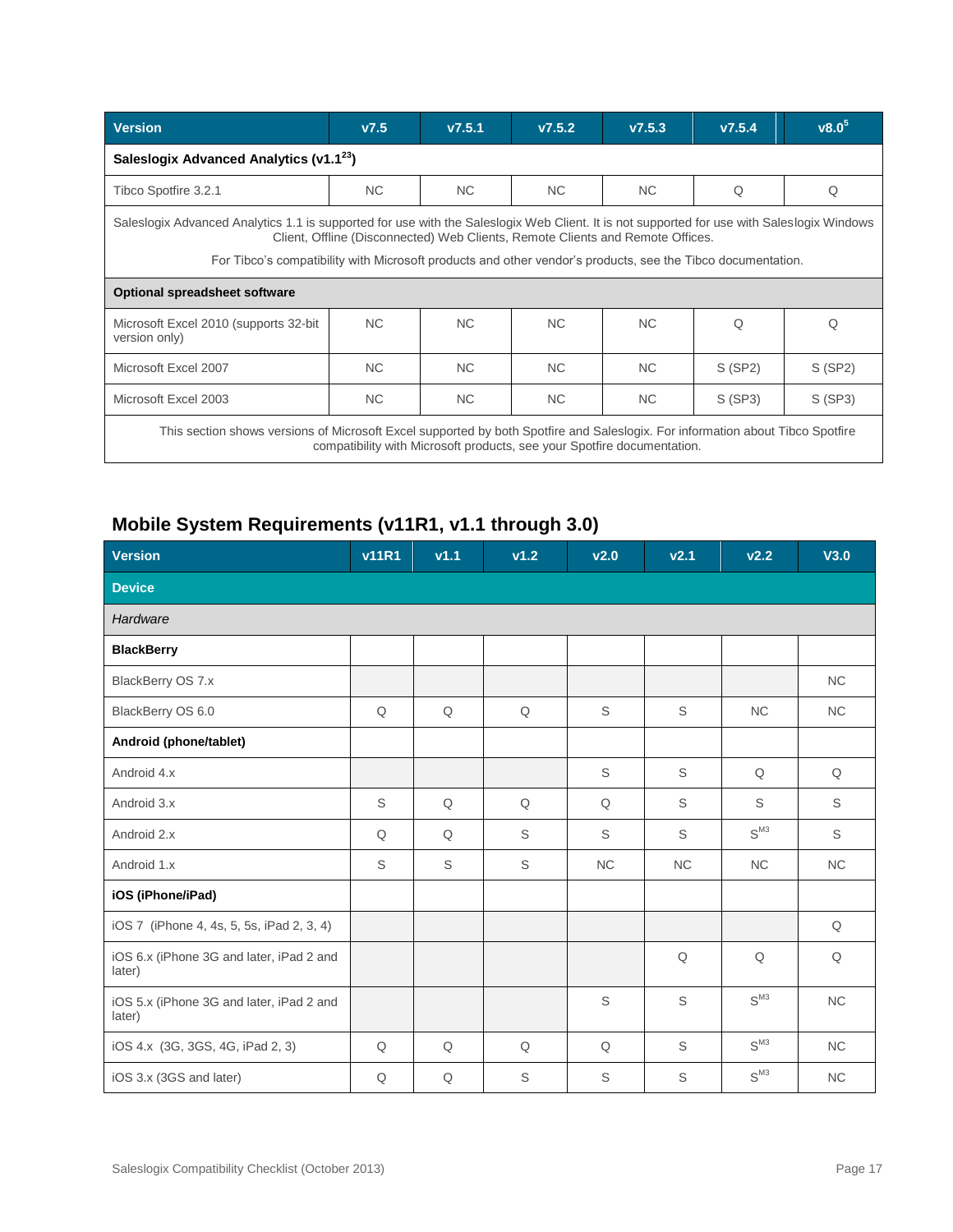| <b>Version</b>                                                                                                                                                                                                                                                                                                                                                                                                                                                       | <b>v11R1</b> | v1.1      | v1.2      | v2.0                         | v2.1      | V <sub>2.2</sub> | V3.0      |  |
|----------------------------------------------------------------------------------------------------------------------------------------------------------------------------------------------------------------------------------------------------------------------------------------------------------------------------------------------------------------------------------------------------------------------------------------------------------------------|--------------|-----------|-----------|------------------------------|-----------|------------------|-----------|--|
| iOS 2.x (3G and later)                                                                                                                                                                                                                                                                                                                                                                                                                                               | S            | S         | S         | <b>NC</b>                    | <b>NC</b> | <b>NC</b>        | <b>NC</b> |  |
| <b>Windows Phone</b>                                                                                                                                                                                                                                                                                                                                                                                                                                                 |              |           |           |                              |           |                  |           |  |
| Windows Phone 8                                                                                                                                                                                                                                                                                                                                                                                                                                                      |              |           |           |                              |           |                  | <b>NC</b> |  |
| Windows Phone 7                                                                                                                                                                                                                                                                                                                                                                                                                                                      | <b>NC</b>    | <b>NC</b> | <b>NC</b> | <b>NC</b>                    | <b>NC</b> | <b>NC</b>        | <b>NC</b> |  |
| <b>Mobile Platform</b>                                                                                                                                                                                                                                                                                                                                                                                                                                               |              |           |           |                              |           |                  |           |  |
| Saleslogix Client (Should match Saleslogix Server version)                                                                                                                                                                                                                                                                                                                                                                                                           |              |           |           |                              |           |                  |           |  |
| Saleslogix v8.0                                                                                                                                                                                                                                                                                                                                                                                                                                                      | S            | S         | $Q^{M1}$  | Q                            | Q         | Q                | Q         |  |
| Saleslogix v7.5.4                                                                                                                                                                                                                                                                                                                                                                                                                                                    | S            | S         | Q         | $2.0$ for<br>$7.5.4$ $^{M2}$ | <b>NC</b> | <b>NC</b>        | <b>NC</b> |  |
| Saleslogix v7.5.3 <sup>14</sup>                                                                                                                                                                                                                                                                                                                                                                                                                                      | <b>NC</b>    | Q         | Q         | <b>NC</b>                    | <b>NC</b> | <b>NC</b>        | <b>NC</b> |  |
| Saleslogix v7.5.2                                                                                                                                                                                                                                                                                                                                                                                                                                                    | <b>NC</b>    | <b>NC</b> | <b>NC</b> | <b>NC</b>                    | <b>NC</b> | <b>NC</b>        | <b>NC</b> |  |
| Saleslogix v7.5.1                                                                                                                                                                                                                                                                                                                                                                                                                                                    | <b>NC</b>    | <b>NC</b> | <b>NC</b> | <b>NC</b>                    | <b>NC</b> | <b>NC</b>        | <b>NC</b> |  |
| Saleslogix v7.5                                                                                                                                                                                                                                                                                                                                                                                                                                                      | <b>NC</b>    | <b>NC</b> | <b>NC</b> | <b>NC</b>                    | <b>NC</b> | <b>NC</b>        | <b>NC</b> |  |
| <b>Browsers</b>                                                                                                                                                                                                                                                                                                                                                                                                                                                      |              |           |           |                              |           |                  |           |  |
| In addition to the browsers in the supported native operating systems, Mobile is compatible with the following:<br>Saleslogix Mobile $v11R1$ , and $v1.1 - 2.1$ : most HTML5-compatible browsers.<br>$\bullet$<br>Saleslogix Mobile versions 1.1: Microsoft Internet Explorer 9.<br>$\bullet$<br>Saleslogix Mobile version 2.1: Microsoft Internet Explorer 9 and 10, and Firefox 10 and 17.<br>Saleslogix Mobile v2.2: Microsoft Internet Explorer 10.<br>$\bullet$ |              |           |           |                              |           |                  |           |  |

Saleslogix Mobile v3.0: Microsoft Internet Explorer 10, Chrome, Firefox.

| <b>License Types</b> |   |   |  |   |   |  |
|----------------------|---|---|--|---|---|--|
| Standard             | U | U |  | O | U |  |
| Advanced             | Q |   |  | U | W |  |
| Premier              | U |   |  | w | W |  |

# **Mobile System Requirements (v5.6 and later)**

| <b>Version</b>                  | v5.6                            | v6.0 |
|---------------------------------|---------------------------------|------|
| <b>Device</b>                   |                                 |      |
| Hardware                        |                                 |      |
| <b>BlackBerry</b> <sup>9</sup>  |                                 |      |
| BlackBerry OS 6.0               | <b>SLX Mobile</b><br>HF10 or 12 | Q    |
| BlackBerry OS 5.0 <sup>10</sup> | Q                               | Q    |
| BlackBerry OS 4.7               | Q                               | Q    |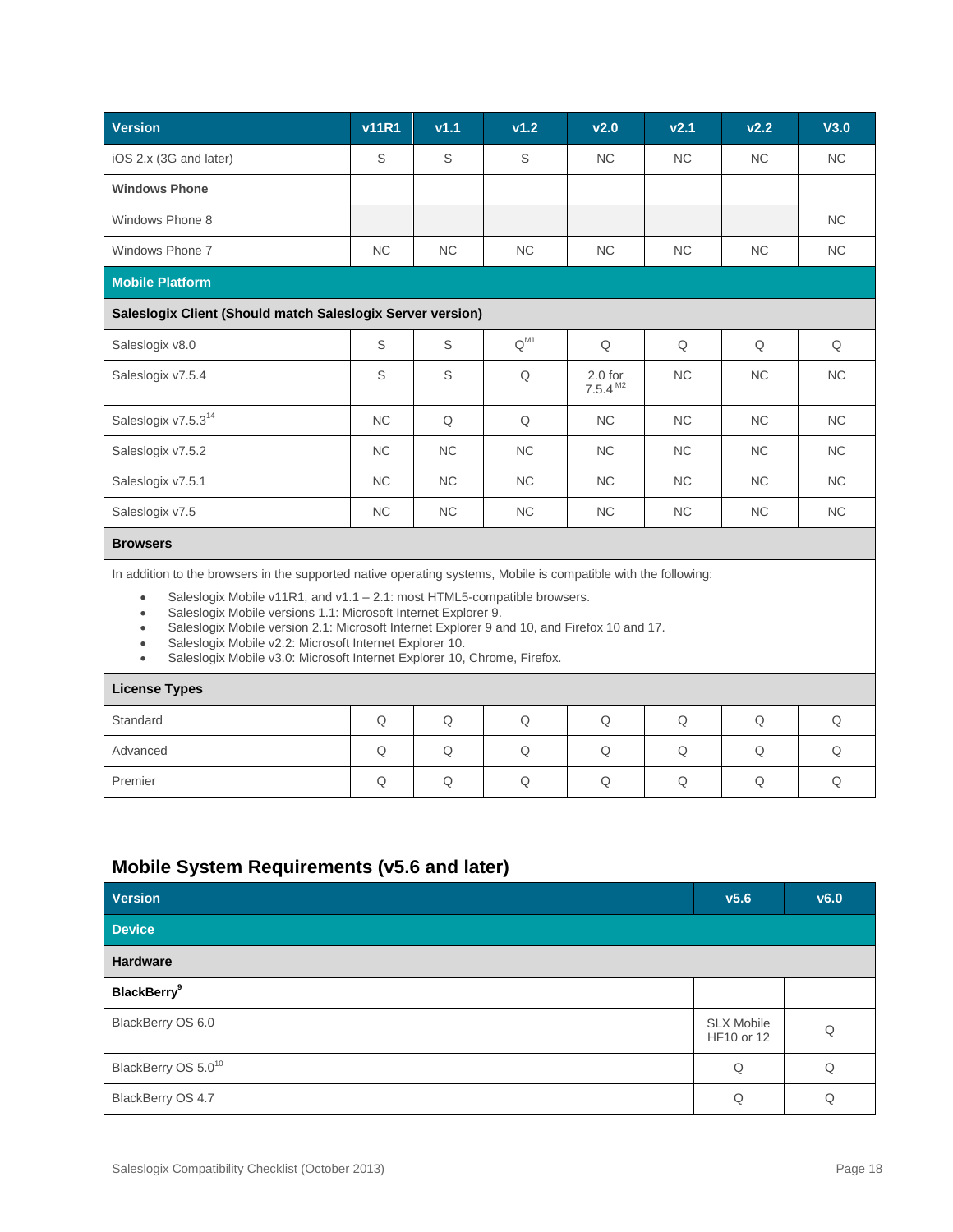| <b>Version</b>                                             | v5.6        | v6.0        |  |  |
|------------------------------------------------------------|-------------|-------------|--|--|
| BlackBerry 4.6                                             | Q           | Q           |  |  |
| BlackBerry OS 4.5                                          | $\mathbb S$ | $\mathbb S$ |  |  |
| BlackBerry OS 4.3                                          |             | $\mathbb S$ |  |  |
| BlackBerry OS 4.2                                          | Q           | Q           |  |  |
| BlackBerry Desktop Manager 5.0                             | Q           | Q           |  |  |
| BlackBerry Desktop Manager 4.7                             | Q           | Q           |  |  |
| BlackBerry Desktop Manager 4.2                             | S           | S           |  |  |
| BlackBerry Enterprise Manager 5.0                          | Q           | Q           |  |  |
| <b>BlackBerry Enterprise Server 5.0</b>                    | Q           | Q           |  |  |
| <b>BlackBerry Enterprise Server 4.1.x</b>                  | S           | S           |  |  |
| <b>BlackBerry Enterprise Server Express</b>                | $\mathbb S$ | $\mathbb S$ |  |  |
| <b>Windows Mobile</b>                                      |             |             |  |  |
| Windows Mobile 6.5                                         | Q           | Q           |  |  |
| Windows Mobile 6.1                                         | Q           | Q           |  |  |
| Windows Mobile 6.0                                         | S           | S           |  |  |
| ActiveSync 4.5                                             | Q           | Q           |  |  |
| Windows Mobile Device Center 6.1                           | S           | S           |  |  |
| <b>Mobile Platform</b>                                     |             |             |  |  |
| <b>Operating System</b>                                    |             |             |  |  |
| Windows Server 2008                                        | Q           | Q           |  |  |
| Windows Server 2003                                        | Q           | Q           |  |  |
| <b>IIS 7.0</b>                                             | Q           | Q           |  |  |
| <b>IIS 6.0</b>                                             | $\mathsf Q$ | $\mathsf Q$ |  |  |
| Saleslogix Client (Should match Saleslogix Server version) |             |             |  |  |
| Saleslogix v8.0                                            | NC          | ${\sf NC}$  |  |  |
| Saleslogix v7.5.4                                          | Q           | Q           |  |  |
| Saleslogix v7.5.3                                          | $\mathsf Q$ | $\mathsf Q$ |  |  |
| Saleslogix v7.5.2                                          | $\mathsf Q$ | $\mathsf Q$ |  |  |
| Saleslogix v7.5.1                                          | $\mathbb S$ | $\mathbb S$ |  |  |
| Saleslogix v7.5                                            | $\mathbb S$ | $\mathbb S$ |  |  |
| Saleslogix 7.2.2                                           | $\mathsf Q$ | $\mathsf Q$ |  |  |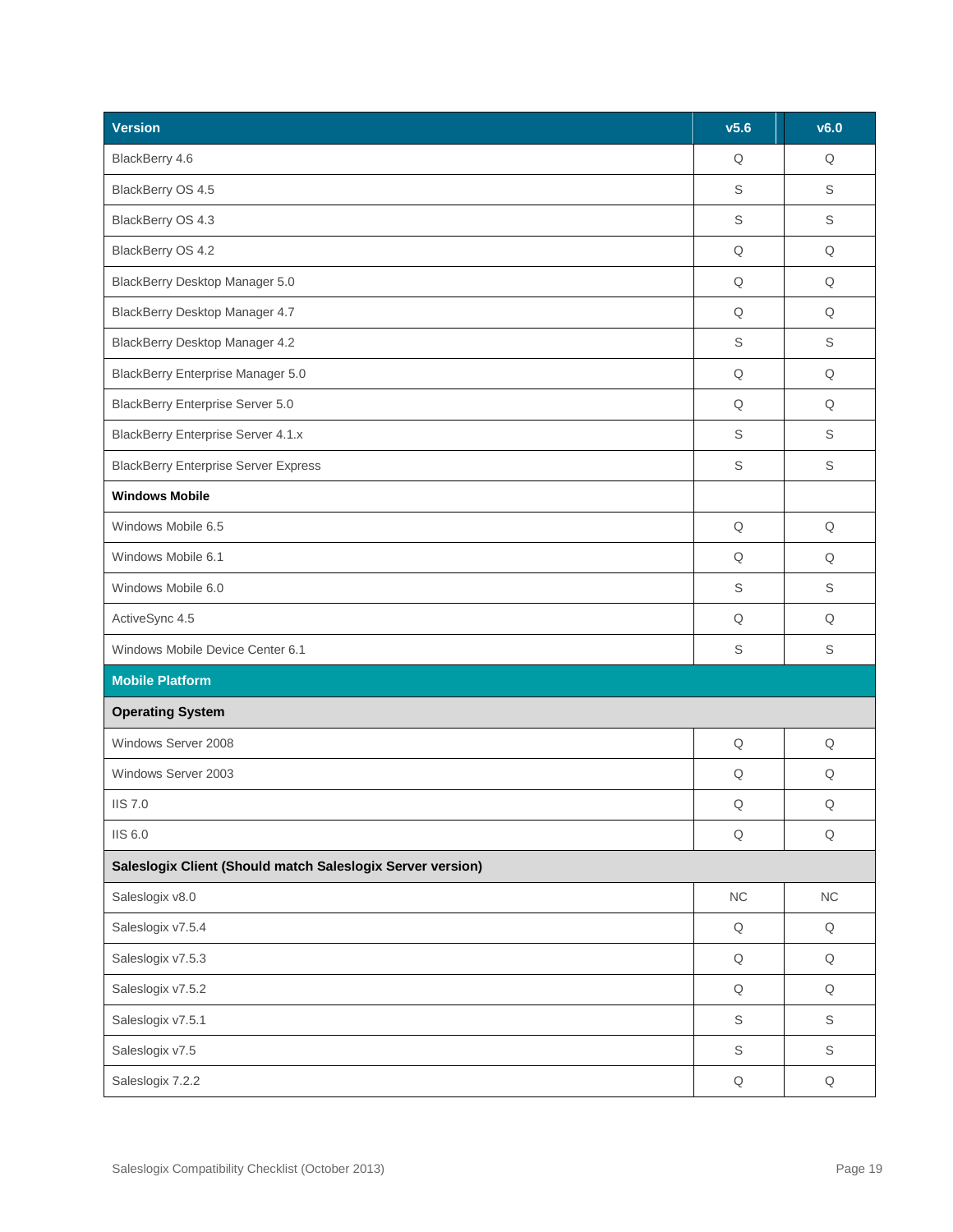| <b>Version</b>                                                                 | v5.6        | v6.0        |  |  |  |
|--------------------------------------------------------------------------------|-------------|-------------|--|--|--|
| Relational Database Management System (RDBMS) - For hosting designer databases |             |             |  |  |  |
| Microsoft SQL Server 2008                                                      | Q           | Q           |  |  |  |
| Microsoft SQL Server 2005                                                      | Q           | Q           |  |  |  |
| Microsoft SQL Server 2005 Express                                              | S           | S           |  |  |  |
| OSQL Utility <sup>13</sup>                                                     |             |             |  |  |  |
| Relational Database Management System (RDBMS) - For hosting deployment/queuing |             |             |  |  |  |
| Microsoft SQL Server 2008                                                      | Q           | Q           |  |  |  |
| Microsoft SQL Server 2005                                                      | Q           | Q           |  |  |  |
| Oracle 11g                                                                     | Q           | Q           |  |  |  |
| Oracle 10g                                                                     | Q           | Q           |  |  |  |
| OSQL Utility <sup>13</sup>                                                     |             |             |  |  |  |
| License Types <sup>13</sup>                                                    |             |             |  |  |  |
| Standard                                                                       | Q           | Q           |  |  |  |
| Enterprise                                                                     | Q           | Q           |  |  |  |
| <b>Mobile Administrator</b>                                                    |             |             |  |  |  |
| <b>Operating System</b>                                                        |             |             |  |  |  |
| Windows Server 2008                                                            | Q           | Q           |  |  |  |
| Windows Server 2003                                                            | Q           | Q           |  |  |  |
| Windows 7                                                                      | S           | S           |  |  |  |
| <b>Windows Vista Business</b>                                                  | S           | $\mathbb S$ |  |  |  |
| Windows XP Professional                                                        | S           | S           |  |  |  |
| <b>Mobile Architect</b>                                                        |             |             |  |  |  |
| <b>Operating System</b>                                                        |             |             |  |  |  |
| Windows Server 2008                                                            | $\mathsf Q$ | $\mathsf Q$ |  |  |  |
| Windows Server 2003                                                            | $\mathsf Q$ | $\mathsf Q$ |  |  |  |
| Windows 7                                                                      | $\mathbb S$ | $\mathbb S$ |  |  |  |
| <b>Windows Vista Business</b>                                                  | S           | S           |  |  |  |
| Windows XP Professional                                                        | $\mathbb S$ | $\mathbb S$ |  |  |  |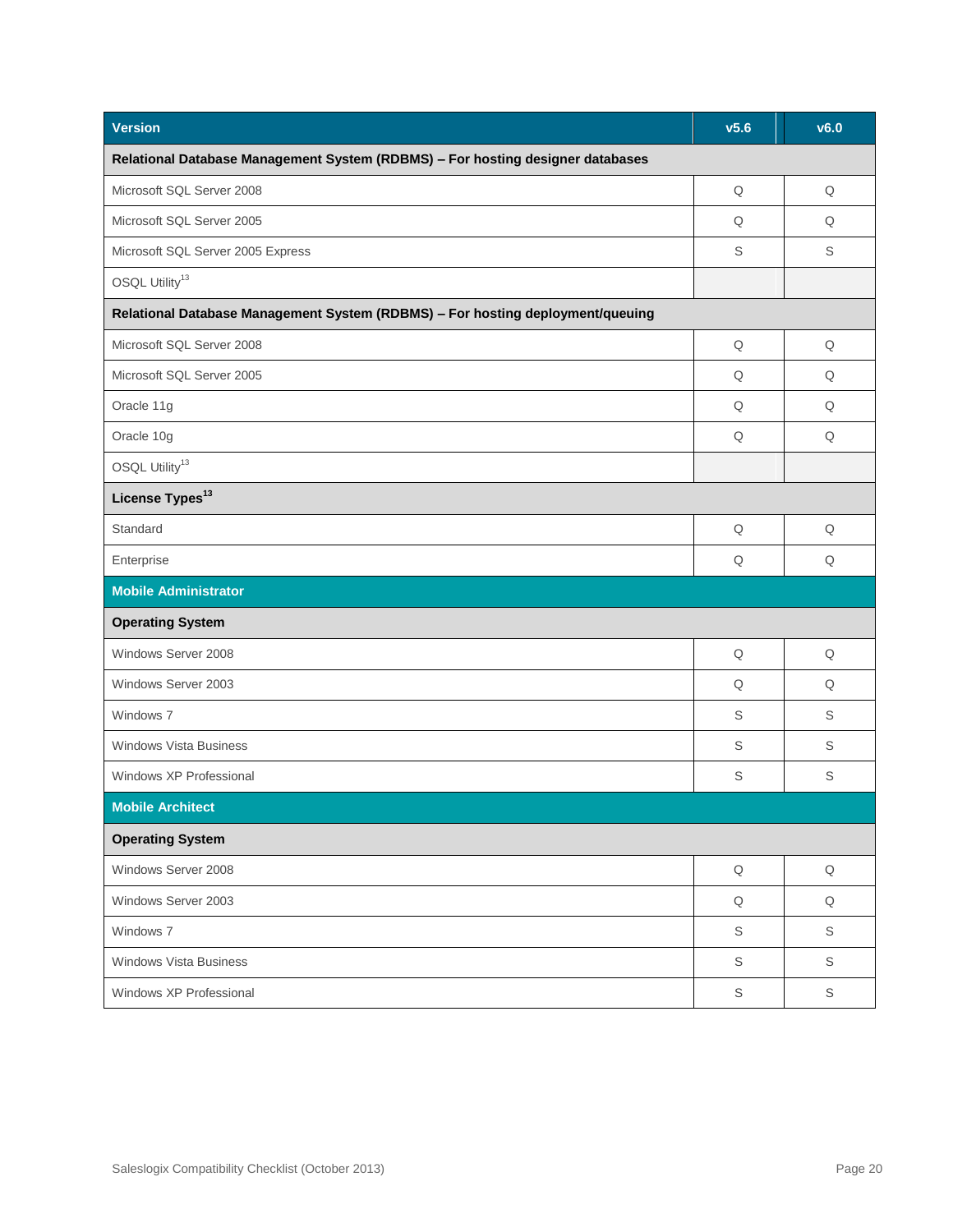# <span id="page-20-0"></span>**Mobile System Requirements (v5.5 and earlier)**

| <b>Version</b>                                             | v5.1        | v5.5        |  |  |  |
|------------------------------------------------------------|-------------|-------------|--|--|--|
| <b>Device</b>                                              |             |             |  |  |  |
| Hardware                                                   |             |             |  |  |  |
| <b>BlackBerry</b> <sup>9</sup>                             |             |             |  |  |  |
| BlackBerry OS 5.0 <sup>10</sup>                            | Q           | Q           |  |  |  |
| BlackBerry OS 4.7                                          | Q           | Q           |  |  |  |
| BlackBerry OS 4.6                                          | Q           | Q           |  |  |  |
| BlackBerry OS 4.5                                          | Q           | Q           |  |  |  |
| BlackBerry OS 4.3                                          | Q           | Q           |  |  |  |
| BlackBerry Desktop Manager 5.0                             | Q           | Q           |  |  |  |
| BlackBerry Desktop Manager 4.7                             | Q           | Q           |  |  |  |
| BlackBerry Desktop Manager 4.2                             | Q           | Q           |  |  |  |
| BlackBerry Enterprise Manager 5.0                          | $\mathsf Q$ | $\mathsf Q$ |  |  |  |
| <b>BlackBerry Enterprise Server 5.0</b>                    | Q           | Q           |  |  |  |
| <b>BlackBerry Enterprise Server 4.1.x</b>                  | Q           | Q           |  |  |  |
| <b>BlackBerry Enterprise Server Express</b>                | Q           | Q           |  |  |  |
| <b>Windows Mobile</b>                                      |             |             |  |  |  |
| Windows Mobile 6.1                                         | Q           | Q           |  |  |  |
| Windows Mobile 6.0                                         | Q           | Q           |  |  |  |
| ActiveSync 4.5                                             | Q           | Q           |  |  |  |
| Mobile Platform <sup>11</sup>                              |             |             |  |  |  |
| Saleslogix Client (Should match Saleslogix Server version) |             |             |  |  |  |
| Saleslogix v7.5.1                                          | ${\sf NC}$  | $\mathsf Q$ |  |  |  |
| Saleslogix v7.5                                            | ${\sf NC}$  | $\mathsf Q$ |  |  |  |
| Saleslogix v7.2.x                                          | $\mathsf Q$ | $\mathsf Q$ |  |  |  |
| Saleslogix v7.0.x                                          | $\mathsf Q$ | ${\sf NC}$  |  |  |  |
| Saleslogix v6.2.6                                          | $\mathsf Q$ | ${\sf NC}$  |  |  |  |
| <b>License Type</b>                                        |             |             |  |  |  |
| Personal                                                   | $\mathsf Q$ | $\mathsf Q$ |  |  |  |
| Standard                                                   | $\mathsf Q$ | $\mathsf Q$ |  |  |  |
| Enterprise                                                 | $\mathsf Q$ | $\mathsf Q$ |  |  |  |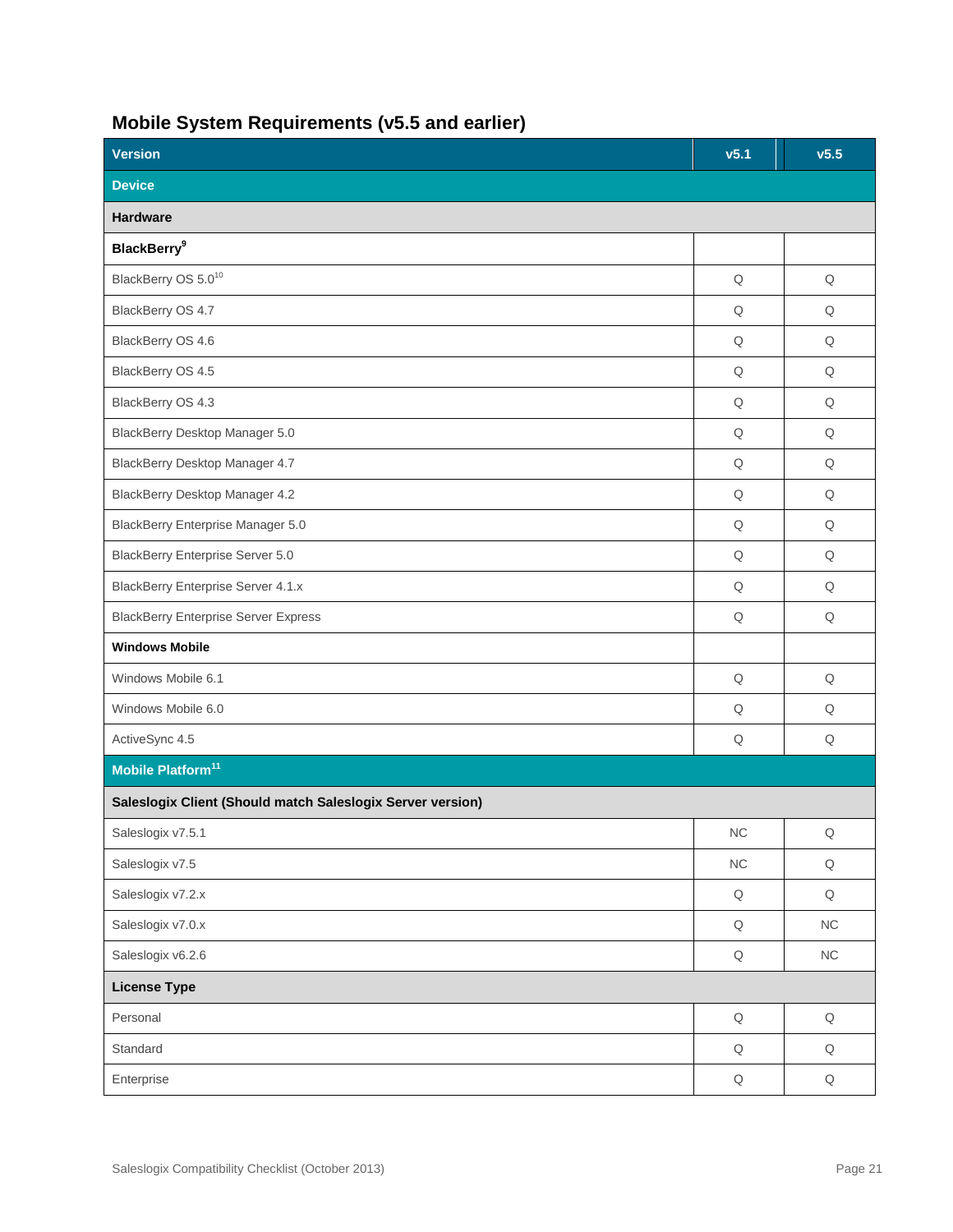### **Notes**

Hardware requirements are intended as a quideline. As Saleslogix is highly customizable, hardware requirements will depend on the number of users, activities, database size, number of records, operating systems, and RDBMS, among other factors. Microsoft Windows 7 and later, and Microsoft Windows 2008 and later typically require more powerful hardware. Performance for the Web Client components is also impacted by browser type and version, and by connection bandwidth.

<sup>2</sup> Saleslogix generally does not perform additional qualification testing on a released version of Saleslogix with newer service packs for operating systems and applications.

Active Mail features are not available when using Firefox v3.x with Saleslogix v 7.5.3 and earlier. In Saleslogix v 7.5.4, Active Mail was ported into Desktop Integration, which is qualified for Firefox 3.6.x.

<sup>4</sup> Internet Explorer 8 must run in Compatibility View with Saleslogix v7.5.2.

<sup>5</sup> When installing Saleslogix v8.0 on a 64-bit system, Export to Excel, Send SLX, and Mail Merge require integration with 32-bit versions of Microsoft Office products. See the Saleslogix Implementation Guide for additional environment-specific adjustments to installation.

NET Framework is required if hosting a portal (for example, remote client).

<sup>7</sup> IIS must run in v6 mode for all versions except Saleslogix v8.0.

<sup>8</sup> Microsoft Windows 2008 requires Crystal Reports XI R2 SP4 or later.

<sup>14</sup> Works with Saleslogix v7.5.3 with HF1, HF2, HF3, and SData core portal.

<sup>15</sup> Saleslogix 7.5.3 hot fix 10 enables support for synchronization on the Remote Client. This hot fix is not required if your installation does not include Remotes.

<sup>16</sup> For all installations except Web Reporting, Saleslogix installs Microsoft.Net Framework v4.0 if it is not detected on the computer. Having earlier versions of .Net installed alongside 4.0 will not create a problem. Microsoft .Net Framework 2.0 is required for Web Reporting.

Large data sets and/or many simultaneous users will require more RAM.

<sup>18</sup> Recommend 10 GB or greater when TIBCO Spotfire Server 3.3 is configured with database on the same machine.

<sup>19</sup> For all OS, 32 and 64-bit are supported.

<sup>20</sup> Microsoft SQL Server 2012 (any version) cannot be installed on the XP, 2003 Server, or 2003 R2 Server operating systems. When upgrading your database to Microsoft SQL 2012 and then creating remotes using SQL Express 2012, any remote users running Windows XP or 2003 Server will not be able to attach the remote database because they cannot install SQL Express 2012

<sup>21</sup> NET 4.0 is installed in Integration mode. .NET 2.0 is installed in Classic mode to accommodate Crystal Reports.

<sup>22</sup> When installing on 64-bit systems, run in native compatibility mode.

<sup>23</sup> Saleslogix Advanced Analytics v 1.0 is replaced by v1.1, which can be used with both Oracle and SQL.

#### <span id="page-21-0"></span>**Notes for Enabling Support for Microsoft Windows 8, Windows Server 2012, Office 2013, Internet Explorer 10, and Firefox 17**

 $24$ Updates to Saleslogix version 8.0 include fixes to enable support for Microsoft Windows 8, Windows Server 2012, Internet Explorer 10, and Firefox 17. Use the following table to determine which updates are required for each operating system and/or browser. See the document called *Installing Saleslogix on Microsoft Windows 8, Windows Server 2012, and Internet Explorer 10* for additional required installation steps. This document is available in the Update zips.

**<sup>25</sup>** Desktop integration does not work with Firefox 17. If your Saleslogix Web Client implementation includes Desktop Integration, do not use Firefox 17.

<sup>26</sup> When Saleslogix 8.0 LAN Client implementations include both Advanced Outlook Integration and Microsoft Outlook 2013, install 8.0 SNC Update 08. No other compatibility issues with Microsoft Office 2013 programs have been identified.

**<sup>27</sup>**Coming soon: Knowledgebase article on enabling support for Intellisync with Microsoft Outlook 2013 32-bit.

| 8.0 Updates                   | <b>Windows 8</b> | <b>Windows Server</b><br>2012 | <b>Internet Explorer</b><br>10 | Outlook 2013 |
|-------------------------------|------------------|-------------------------------|--------------------------------|--------------|
| 8.0 Update 02                 | X                |                               |                                |              |
| 8.0 Core Update 02 and later  | X                | X                             | X                              |              |
| 8.0 Model Update 02 and later |                  | X                             | X                              |              |
| 8.0 Update 03                 |                  | X                             |                                |              |
| 8.0 Update 05                 |                  | X                             |                                |              |
| 8.0 SNC Update 08             |                  |                               |                                | $X^{26}$     |